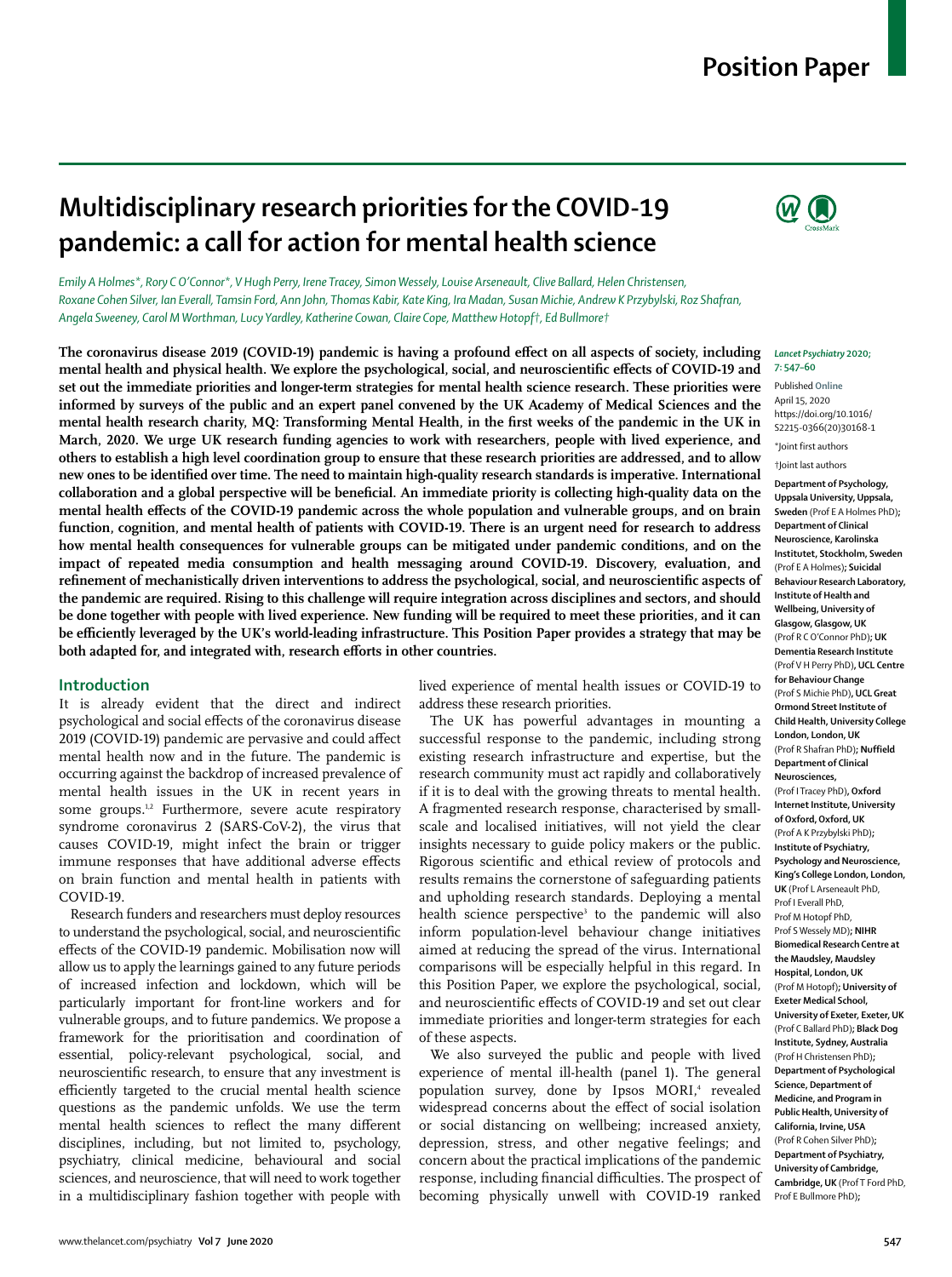# *Panel 1***: Methodology**

This Position Paper summarises the priorities put forward by an interdisciplinary group of 24 world-leading experts, including people with lived experience of a mental health issue, from across the bio-psycho-social spectrum of expertise in mental health science in March and April, 2020. The experts were convened by the UK Academy of Medical Sciences and the mental health research charity, MQ: Transforming Mental Health. Members participated in an individual capacity, not as representatives of their organisations. A coordinating group of seven experts met daily over a period of two weeks to develop the research priorities, informed by input from the expert advisory group. Given the need to develop the research priorities rapidly to inform immediate funding priorities, extended evidence gathering and consultation was not possible. However, we are confident that the wide breadth of expertise on the expert group and their leading roles in their respective fields provide a wide-ranging and comprehensive view of the mental health and neuroscience research priorities now; priorities which should be reviewed and should evolve with the pandemic.

Lived experience of a mental health issue was incorporated by four mechanisms. First, three representatives with lived experience provided input as part of the expert advisory group. Second, an online survey collected data on people's two biggest concerns about the mental health and wellbeing implications of the coronavirus disease 2019 (COVID-19) pandemic and the coping strategies used by patients. The survey was promoted via email to MQ's supporter network and via social media. In total, 2198 people completed the survey, submitting 4350 concerns about the mental health effects of the COVID-19 pandemic and 1987 responses about what has helped to maintain mental health and wellbeing during the pandemic. A thematic analysis of the full dataset was done. Third, two questions were asked on Ipsos MORI's online Omnibus survey to collect data on people's concerns about the effect of COVID-19 on mental wellbeing and what is helping people's mental wellbeing at this time. In total, 1099 interviews were completed with adults aged between 16 and 75 years from across England, Wales, and Scotland. Quotas were set and data were weighted to the offline population to ensure a nationally representative sample by gender, age, and region. Statistical analysis was done and any subgroup differences included are statistically significant at a 95% confidence interval unless stated otherwise. A summary report of the findings of both surveys and further methodological details can be found online.4 The Ipsos MORI tabular data can be found on its website.<sup>5</sup> Finally, the manuscript was peer-reviewed by a reviewer with lived experience of a mental health issue. We acknowledge the limitations of our surveys, including the representativeness of the MQ sample, the short timescale for input, and the representativeness of online populations. We also acknowledge the restricted evidence gathering and opportunity for wider consultation of people with lived experience. However, combined, these four mechanisms of collecting input from people with lived experience provide important insight into people's concerns about the effect of COVID-19 on mental health and coping strategies within the very short timeframe.

A living systematic map<sup>6</sup> is tracking emerging empirical studies, systematic reviews, and modelling on COVID-19. As of April 1, 2020, 643 records were identified in the databases MEDLINE and Embase. Only ten of these were on mental health effects of the pandemic.<sup>7-16</sup>

**Department of Research and Development, Cambridgeshire & Peterborough NHS Foundation Trust, Cambridge, UK** (Prof E Bullmore)**; Swansea University Medical School, Swansea University, Swansea, UK** (Prof A John PhD)**; The McPin Foundation, London, UK** (T Kabir PhD)**; Independent, Cambridge, UK** lower than these issues related to the social and psychological response to the pandemic. The MQ: Transforming Mental Health stakeholder survey of people with lived experience of a mental health issue likewise highlighted general concerns about social isolation and increased feelings of anxiety and depression. More specifically, stakeholders frequently expressed concerns about exacerbation of pre-existing mental health issues, greater difficulty in accessing

mental health support and services under pandemic conditions, and the effect of COVID-19 on the mental health of family members, especially children and older people. Both surveys are reported online.4 These findings, combined with the published scientific literature, informed the development of our research priorities. The surveys represent a snapshot of the current situation, but they will need to be repeated more rigorously over the course of the pandemic, and the research priorities reviewed.

# **Psychology and individual factors: researching the effect of COVID-19 on mental health**

In this section, we focus on the psychological processes and effects in individual people related to COVID-19, such as cognition, emotion, and behaviour, that affect mental health (table 1).

# **What is the effect of COVID-19 on risk of anxiety, depression, and other outcomes, such as self-harm and suicide?**

Although a rise in symptoms of anxiety and coping responses to stress are expected during these extraordinary circumstances, there is a risk that prevalence of clinically relevant numbers of people with anxiety, depression, and engaging in harmful behaviours (such as suicide and selfharm) will increase. Of note, however, is that a rise in suicide is not inevitable, especially with national mitigation efforts.<sup>17</sup>

The potential fallout of an economic downturn on mental health is likely to be profound on those directly affected and their caregivers. The severe acute respiratory syndrome epidemic in 2003 was associated with a 30% increase in suicide in those aged 65 years and older; around 50% of recovered patients remained anxious; and 29% of health-care workers experienced probable emotional distress.18–20 Patients who survived severe and life-threatening illness were at risk of post-traumatic stress disorder and depression.<sup>19,20</sup> Many of the anticipated consequences of quarantine<sup>14</sup> and associated social and physical distancing measures are themselves key risk factors for mental health issues. These include suicide and self-harm, alcohol and substance misuse, gambling, domestic and child abuse, and psychosocial risks (such as social disconnection, lack of meaning or anomie, entrapment, cyberbullying, feeling a burden, financial stress, bereavement, loss, unemployment, homelessness, and relationship breakdown).<sup>21-23</sup>

A major adverse consequence of the COVID-19 pandemic is likely to be increased social isolation and loneliness (as reflected in our surveys),<sup>4</sup> which are strongly associated with anxiety, depression, self-harm, and suicide attempts across the lifespan.<sup>24,25</sup> Tracking loneliness and intervening early are important priorities. Crucially, reducing sustained feelings of loneliness and promoting belongingness are candidate mechanisms to protect against suicide, self-harm, and emotional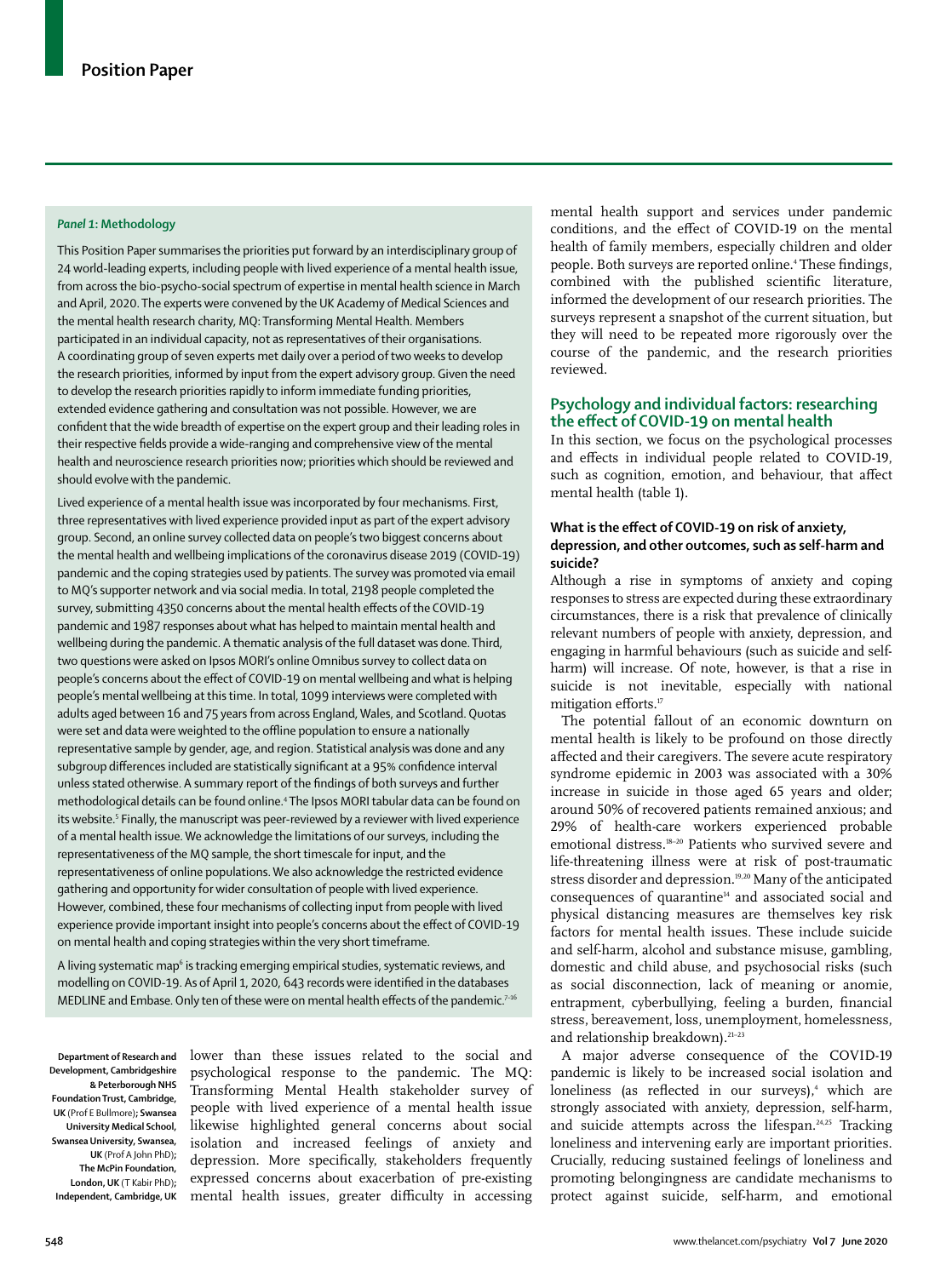problems.26,27 Social isolation and loneliness are distinct and might represent different risk pathways.

To inform management of COVID-19, it is vital to understand the socioeconomic effect of the policies used to manage the pandemic, which will inevitably have serious effects on mental health by increasing unemployment, financial insecurity, and poverty.<sup>28,29</sup> Involvement of people with lived experience and rapid qualitative research with diverse people and communities will help to identify ways in which this negative effect might be alleviated. Achieving the right balance between infection control and mitigation of these negative socioeconomic effects must be considered.<sup>30</sup>

The immediate research priorities are to monitor and report rates of anxiety, depression, self-harm, suicide, and other mental health issues both to understand mechanisms and crucially to inform interventions. This should be adopted across the general population and vulnerable groups, including front-line workers. Monitoring must go beyond NHS record linkage to capture the real incidence in the community, because self-harm might become more hidden. We must harness existing datasets and ongoing longitudinal studies, and establish new cohorts with new ways of recording including detailed psychological factors.<sup>26,31</sup> Techniques assessing moment to moment changes in psychological risk factors should be embraced.

Given the unique circumstances of COVID-19, data will be vital to determine causal mechanisms associated with poor mental health,<sup>31,32</sup> including loneliness and entrapment. To optimise effectiveness of psychological treatments, they need to be mechanistically informed that is, targeting factors which are both causally associated with poor mental health and modifiable by an intervention.<sup>31</sup> A one-size-fits-all response will not suffice because the effectiveness of interventions can vary across groups.26,33–36 Digital psychological interventions that are mechanistically informed, alongside better understanding of the buffering effects of social relationships during stressful events, are required in the long term**.** The digital response is crucial,<sup>37-39</sup> not only because of social isolation measures but also because less than a third of people who die by suicide have been in contact with mental health services in the 12 months before death.<sup>40</sup> Digital interventions for anxiety, depression, self-harm, and suicide include information provision, connectivity and triage, automated and blended therapeutic interventions (such as apps and online programmes), telephone calls and messages to reach those with poorer digital resources (digital poverty),<sup>41</sup> suicide risk assessments, chatlines and forums, and technologies that can be used to monitor risk either passively or actively. The digital landscape extends beyond apps and requires an evidence base. Artificial intelligence-driven adaptive trials could help to evaluate effectiveness, while digital phenotyping could be helpful to ascertain early warning signs for mental ill-health.<sup>42</sup>

Looking beyond digital interventions (as not everyone has access to them), and ascertaining what other mechanistically based psychological interventions are effective and for whom is important.<sup>31,43</sup> Risks and buffers for loneliness should be a focal target in interventions to protect wellbeing. The longer-term consequences of COVID-19 for the younger and older generations (and other groups at high risk, including workers, those with existing mental health conditions, and caregivers) are also unknown and must be a priority.

# **How do individuals build optimal structures for a mentally healthy life that works for them in the wake of COVID-19 and social and physical distancing?**

The optimal structure of a mentally healthy life for individuals in the wake of COVID-19 needs to be mapped out. Structure will vary as a function of background and individual circumstances. Changes in sleep and lifestyle behaviours influence our mental health and stress response. Understanding the effective, individualised ways of coping in such a situation is of paramount importance.<sup>4446</sup> The social and personal resources (eg, seeing family and getting sufficient sleep) available to individuals can be important resiliencerelated factors for mitigating mental health difficulties under particularly stressful circumstances.<sup>47</sup> We need

(K King BSc)**; Department of Occupational Health, Guy's and St Thomas' NHS Foundation Trust, London, UK**  (Prof I Madan MD)**; Population Health Research Institute, St George's University of London, London, UK** (A Sweeney PhD)**; Anthropology Faculty, Emory University, Atlanta, USA** (Prof C M Worthman PhD)**; School of Psychological Science, University of Bristol, Bristol, UK** (Prof L Yardley PhD)**; Katherine Cowan Consulting Ltd, St Leonards-on-Sea, UK** (K Cowan MA)**;** and **Academy of Medical Sciences, London, UK** (C Cope PhD)

Correspondence to: Dr Claire Cope, Academy of Medical Sciences, London W1R 10H, UK **claire.cope@acmedsci.ac.uk**

**Immediate actions Longer-term strategic programmes** What is the effect of COVID-19 on risk of anxiety, depression, and other outcomes, such as self-harm and suicide? Improve monitoring and reporting of the rates of anxiety, depression, self-harm, suicide, and other mental health issues; determine the efficacy of mechanistically based digital and non-digital interventions and evaluate optimal model(s) of implementation Determine the mechanisms (eg, entrapment and loneliness) that explain the rates of anxiety, depression, self-harm, and suicide; understand the role of psychological factors in buffering the effect of social context on mental health issues; ascertain the longer-term consequences on wellbeing of COVID-19 for the young and older generations (and vulnerable groups) What is the optimal structure for a mentally healthy life in the wake of COVID-19 and social or physical distancing? Determine what psychological support is available to help front-line medical and health-care staff and their families; understand the psychological (eg, coping), physiological (eg, sleep and nutrition), and structural (eg, work rotas and daily routines) factors that protect or adversely affect mental health Develop novel interventions to protect mental wellbeing, including those based on positive mechanistically based components, such as altruism and prosocial behaviour and understanding of online life; understand how we optimise positive social resources and enhance resilience in the face of stress; establish the effects of altruism on mental health and wellbeing in the wake of COVID-19 COVID-19=coronavirus disease 2019.

*Table 1:* **Psychology and individual factors: the effect of COVID-19 on mental health**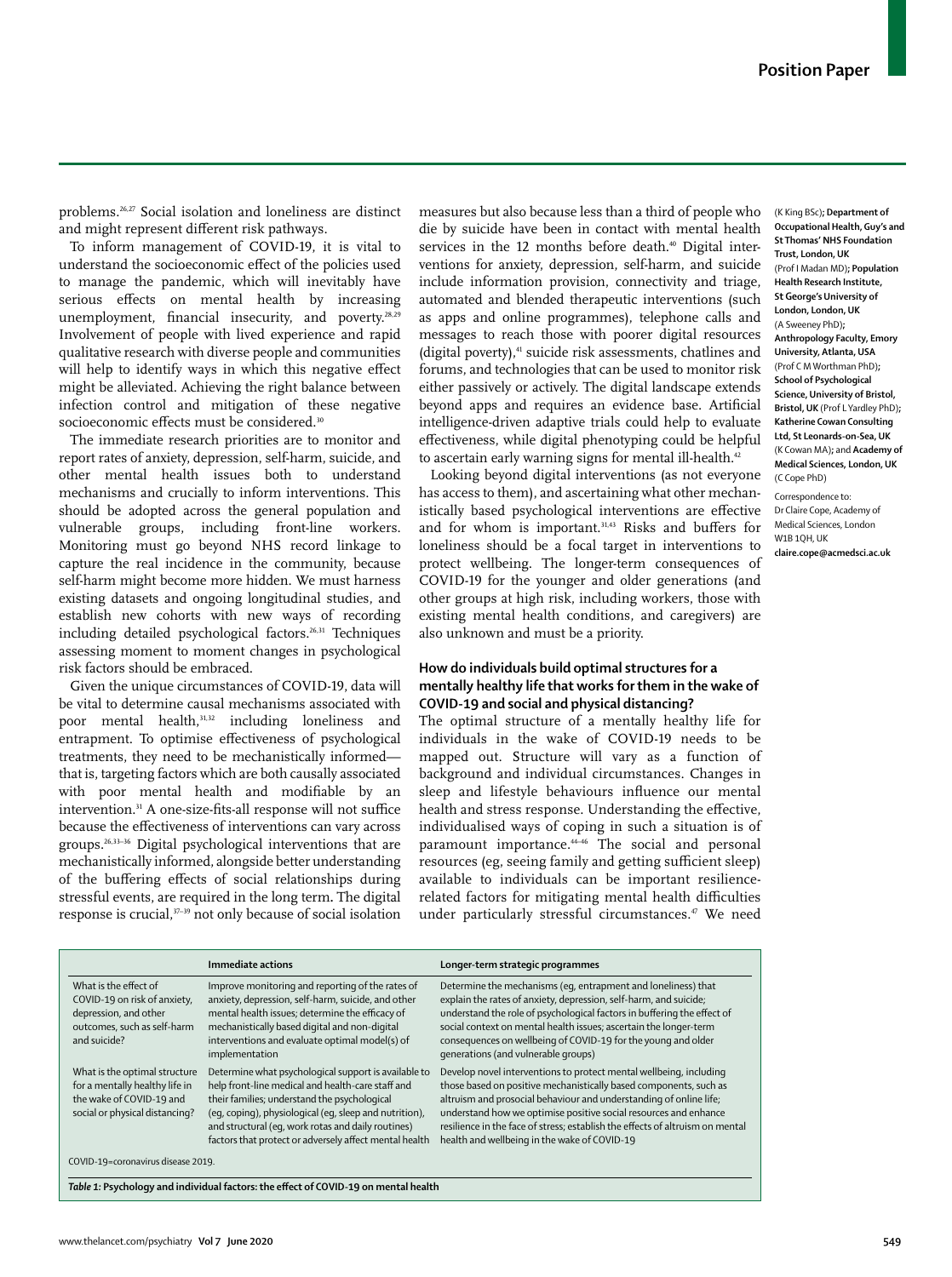|                                                                                                                                                                                          | Immediate actions                                                                                                                                                                                                                                                                                                                                                                                                                                                                                                                                                                                                                                                                               | Longer-term strategic programmes                                                                                                                                                                                                                                                                                                                                                                                                                                                                                                                                                                                           |
|------------------------------------------------------------------------------------------------------------------------------------------------------------------------------------------|-------------------------------------------------------------------------------------------------------------------------------------------------------------------------------------------------------------------------------------------------------------------------------------------------------------------------------------------------------------------------------------------------------------------------------------------------------------------------------------------------------------------------------------------------------------------------------------------------------------------------------------------------------------------------------------------------|----------------------------------------------------------------------------------------------------------------------------------------------------------------------------------------------------------------------------------------------------------------------------------------------------------------------------------------------------------------------------------------------------------------------------------------------------------------------------------------------------------------------------------------------------------------------------------------------------------------------------|
| What are the mental health<br>consequences of the<br>COVID-19 lockdown and<br>social isolation for vulnerable<br>groups, and how can these be<br>mitigated under pandemic<br>conditions? | Determine the best ways of signposting and delivering<br>mental health services for vulnerable groups, including<br>online clinics and community support; identify and evaluate<br>outreach methods to support those at risk of abuse within<br>the home: ascertain which evidence-based interventions can<br>be rapidly repurposed at scale for the COVID-19 pandemic,<br>and identify intervention gaps requiring bespoke remotely<br>delivered interventions to boost wellbeing and reduce<br>mental health issues; swiftly provide interventions to<br>promote mental wellbeing in front-line health-care workers<br>exposed to stress and trauma that can be delivered now and<br>at scale | On the basis of the intervention gaps identified, design<br>bespoke approaches for population-level interventions<br>targeted at the prevention and treatment of mental health<br>symptoms (eq, anxiety) and at boosting coping and resilience<br>(eq, exercise); develop innovative novel universal interventions<br>on new mechanistically based targets from experimental and<br>social sciences (eq, for loneliness consider befriending) that<br>can help mental health; assess the effectiveness of arts-based<br>and life-skills based interventions and other generative<br>activities including exercise outdoors |
| What is the effect of repeated<br>media consumption about<br>COVID-19 in traditional and<br>social media on mental<br>health, and how can<br>wellbeing be promoted?                      | Understand the role of repeated media consumption in<br>amplifying distress and anxiety, and optimal patterns of<br>consumption for wellbeing; develop strategies to prevent<br>over-exposure to anxiety-provoking media, including how to<br>encourage diverse populations to stay informed by<br>authoritative sources they trust; mitigate and manage the<br>effect of viewing distressing footage                                                                                                                                                                                                                                                                                           | Inform evidence-based media policy around pandemic<br>reporting (eg, clearly identify authoritative sources, encourage<br>companies to correct disinformation, and policies on traumatic<br>footage); mitigate individuals' risk of misinformation<br>(eq, improve health literacy and critical thinking skills and<br>minimise sharing of misinformation); understand and harness<br>positive uses of traditional media, online gaming, and social<br>media platforms                                                                                                                                                     |
| What are the best methods<br>for promoting successful<br>adherence to behavioural<br>advice about COVID-19 while<br>enabling mental wellbeing<br>and minimising distress?                | Understand how health messaging can optimise behaviour<br>change, and reduce unintended mental health issues; track<br>perceptions of and responses to public health messages to<br>allow iterative improvements, informed by mental health<br>science                                                                                                                                                                                                                                                                                                                                                                                                                                          | Synthesise evidence base of lessons learned for future<br>pandemics, tailored to specific groups as required; motivate<br>and enable people to prepare psychologically and plan<br>practically for possible future scenarios; understand the<br>facilitators and barriers for activities that promote good<br>mental health, such as exercise; promote people's care and<br>concern for others, fostering collective solidarity and altruism                                                                                                                                                                               |
| COVID-19=coronavirus disease 2019.                                                                                                                                                       |                                                                                                                                                                                                                                                                                                                                                                                                                                                                                                                                                                                                                                                                                                 |                                                                                                                                                                                                                                                                                                                                                                                                                                                                                                                                                                                                                            |

research to foster positive social resources, resilience, and altruism.

The immediate research priorities are to understand how front-line health and social care staff and their families can be supported to optimise coping strategies to mitigate symptoms of stress, and facilitate the implementation of preventive interventions in the future.14,48 During the COVID-19 pandemic, it is important that health and social care workers are supported to stay in work, the health, personal, social, and economic benefits of which are vast**.**  Personalised psychological approaches are likely to be a key component to address complex mental health conditions, coping mechanisms, and prevention.<sup>31</sup> Given the association between sleep disturbance and mental health,<sup>49</sup> and the effect of sleep disturbance on the risk of suicide,<sup>50</sup> research on mitigating the effect of such changes on mental health and stress response is required.

The longer-term strategic research programmes are to develop novel interventions to protect mental wellbeing, including those based on positive mechanistically based components (ie, causal, modifiable factors), such as altruism and prosocial behaviour. This could include increased opportunities to elicit community support.<sup>51,52</sup> exercise,<sup>53</sup> social activities,<sup>54</sup> training in assertiveness and conflict resolution,<sup>55</sup> and group interventions that provide support through peers.<sup>56</sup>

The inclusion of altruism in UK Government health messages has likely had a positive effect on wellbeing compared with compulsory orders to stay at home.14 Key research questions include "What positive mechanistically based psychological interventions can be developed for mental wellbeing derived from theories of altruism and prosocial behaviour?" and "What can be learned from the large-scale roll-out of volunteer-based psychological interventions that will optimise the benefits to individuals and society?"

Working from home, loss of employment, and social and physical distancing have abruptly interrupted many social opportunities important to physical and psychological health. It is important to research the mental health dimension of online life and investigate how changes in engagement with gaming and online platforms might inform interventions aimed at improving mental health. We must rapidly learn from successful existing strategies to maintain and build social resources and resilience and promote good mental health in specific populations moving forward.

# **Social and population factors: the effect of COVID-19 on mental health**

Population-level factors, such as the effect of social distancing measures (more recently being redescribed as physical distancing) $57$  and other necessary public health measures, affect mental health within a syndemics approach (table 2). By syndemics we mean intersecting global trends among demographics (eg, ageing, rising inequality) and health conditions (eg, chronic diseases and obesity) that yield resultant comorbidities. These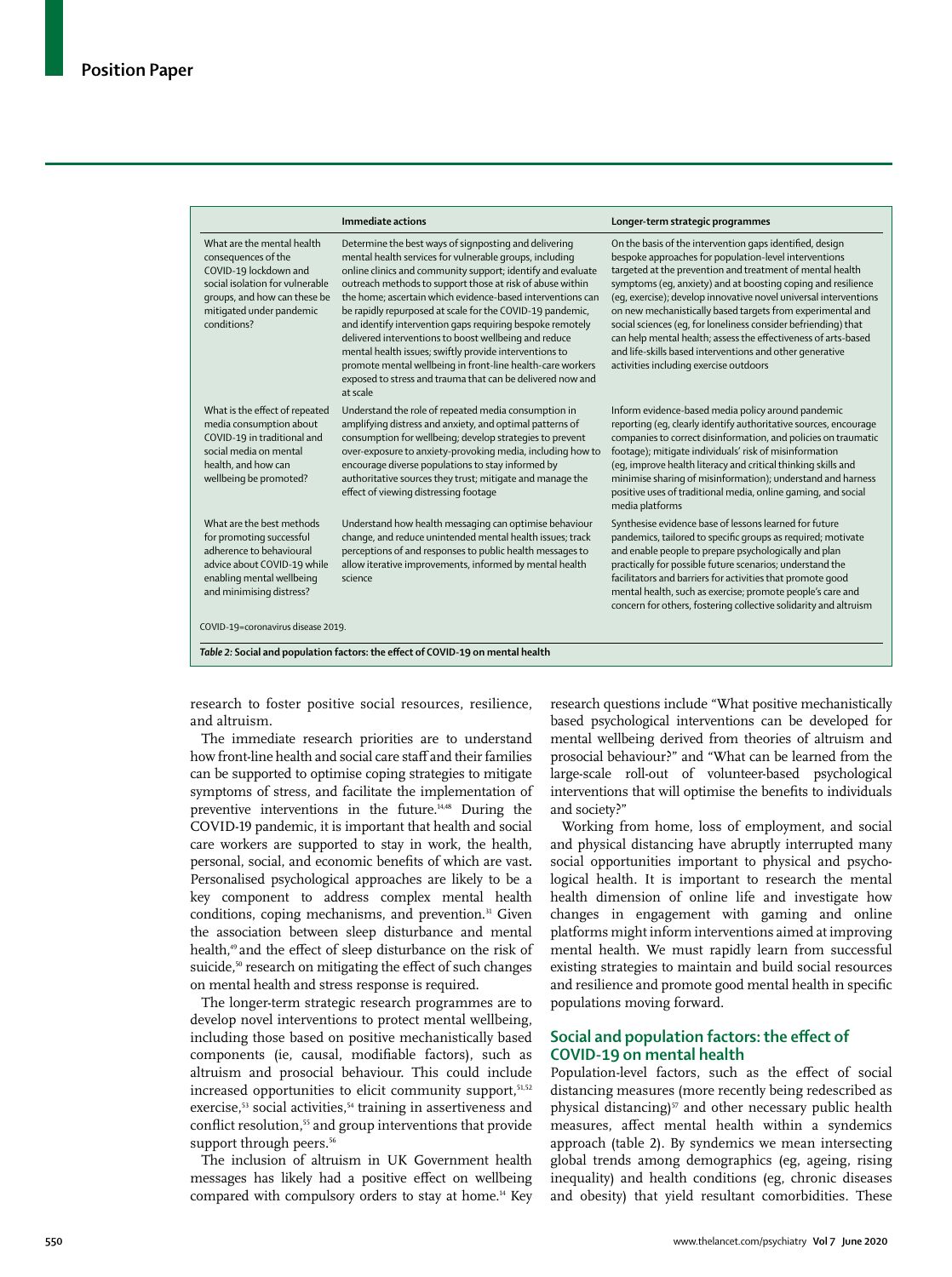interacting health effects and societal forces that fuel them combine to form syndemics, or complex knots of health determinants.<sup>58</sup> Research priorities around COVID-19 require us to embrace complexity by deploying multidimensional perspectives.

## **What are the mental health consequences of the COVID-19 lockdown and social isolation for vulnerable groups, and how can these be mitigated under pandemic conditions?**

We do not yet know the acute or long-term consequences of the COVID-19 lockdown and social isolation on mental health. Although worries and uncertainties about a pandemic are common, for some they can cause undue distress and impairment to social and occupational functioning.14,59,60 Across society, a sense of loss can stem from losing direct social contacts, and also range from loss of loved ones, to loss of employment, educational opportunities, recreation, freedoms, and supports. Existing evidence suggests some measures taken to control the pandemic might have a disproportionate effect on those most vulnerable (panel 2).

Vulnerable groups include those with pre-existing mental or physical health issues (including those with severe mental illnesses), recovered individuals, and those who become mentally unwell (eg, in response to anxiety and loneliness surrounding the pandemic; panel 2).<sup>14,61,62</sup> Therefore, loss of access to mental health support, alongside loss of positive activities, might increase vulnerability during COVID-19 lockdown. Increased feelings of anxiety and depression in response to the outbreak have been highlighted already.<sup>63</sup> Health workers who come in close contact with the virus and are exposed to traumatic events, such as death and dying, while making highly challenging decisions, are particularly at risk of stress responses.15

The pandemic intersects with rising mental health issues in childhood and adolescence.<sup>2,64,65</sup> Ascertaining and mitigating the effects of school closures for youth seeking care is urgent and essential, given that school is often the first place children and adolescents seek help,<sup>64,66</sup> as is considering vulnerabilities, such as special educational needs and developmental disorders, and finding therapeutic levers.<sup>67</sup> For the older population, promoting good mental health is important during self-isolation, which can be compounded by lifestyle restrictions, exacerbated loneliness, comorbidities (such as dementia), and feelings of worry and guilt for using resources.<sup>68</sup> There is an acute need to identify, in consultation with people with lived experience, remotely delivered interventions that support those at risk of abuse.<sup>69,70</sup>

The immediate research priorities are to reduce mental health issues and support wellbeing in vulnerable groups in particular. A coordinating mechanism for pandemic mental health interventions is required for the agile identification of interventions that can be repurposed, alongside the identification of intervention gaps that will

#### *Panel 2***: Populations of interest, including vulnerable groups**

Although the whole population is affected by the coronavirus disease 2019 pandemic, specific sections of the population will experience it differently.

Children, young people, and families will be affected by school closures. They might also be affected by exposure to substance misuse, gambling, domestic violence and child maltreatment, absence of free school meals, accommodation issues and overcrowding, parental employment, and change and disruption of social networks.

Older adults and those with multimorbidities might be particularly affected by issues including isolation, loneliness, end of life care, and bereavement, which may be exacerbated by the so-called digital divide.

People with existing mental health issues, including those with severe mental illnesses, might be particularly affected by relapse, disruptions to services, isolation, the possible exacerbation of symptoms in response to pandemic-related information and behaviours, and changes in mental health law.

Front-line health-care workers might be affected by fears of contamination, moral injury, disruption of normal supportive structures, work stress, and retention issues.

People with learning difficulties and neurodevelopmental disorders might be affected by changes and disruption to support and routines, isolation, and loneliness.

Society might experience increased social cohesion and communitarianism, but also be negatively affected by increased health inequalities, increased food bank use, increased race-based attacks, and other trauma. Rural communities might also be affected differently to urban communities.

Socially excluded groups, including prisoners, the homeless, and refugees, might require a tailored response.

People on low incomes face job and financial insecurity, cramped housing, and poor access to the internet and technology.

require bespoke de novo design, and the evaluation and roll-out of remotely delivered interventions. By the term intervention, we mean interventions of all sorts that make a difference to mental health, including populationlevel policy, occupational guidelines, and psychological interventions.

We need to gather high-quality data rapidly to ascertain the effects of lockdown and social isolation over time. Innovative research is needed to establish ways to mitigate and manage mental health risks and inform interventions under pandemic conditions.

Research to support vulnerable groups needs to consider cross-cutting themes (such as the physical absence of schools and clinics) to create methods to provide connectivity and support; promote rapid innovation in mental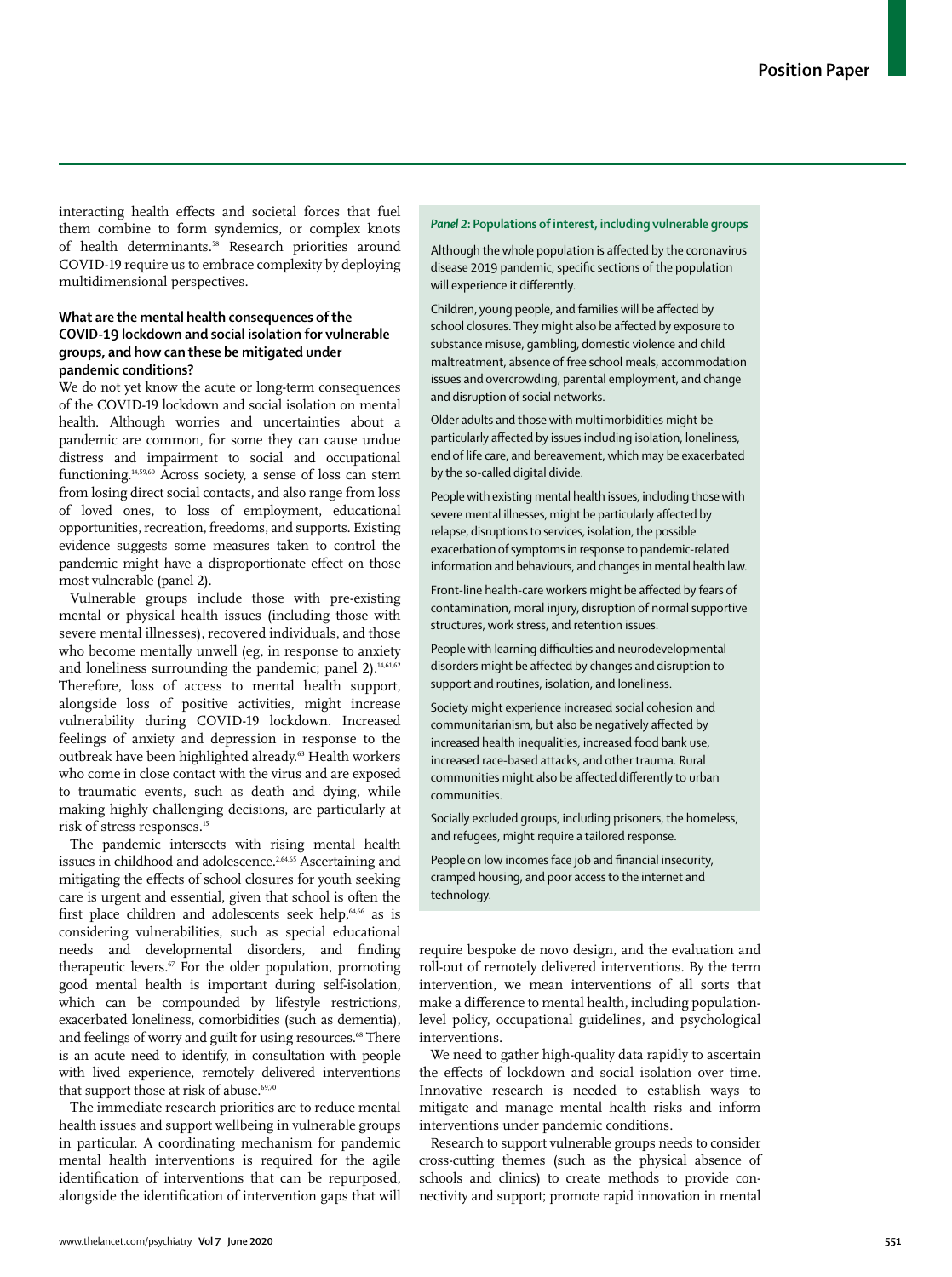health services that can be remotely signposted and delivered (including online clinics and community support); identify and evaluate means to support those at risk of abuse within the home (eg, online outreach); and swiftly provide interventions to promote mental wellbeing in front-line health workers**.** By identifying cross-cutting research themes, interventions to help specific vulnerable populations should be leveraged to help other vulnerable groups.

With regard to the longer-term priorities, health services research must reliably and iteratively inform remotely delivered mental health resources, such as digital clinics, to efficiently manage mental health issues in an adaptive and flexible manner.<sup>71</sup> This requires a coordinating mechanism to prioritise and streamline efforts, working with service users to optimise signposting and delivery and define therapeutic targets that matter from a user perspective (eg, loss, loneliness). Such a mechanism requires a range of disciplines, including psychology, digital science, and social sciences.<sup>31,72</sup> International collaboration will ensure the necessary research skills and expertise. Research should harness internet-based social media and gaming using existing platforms and be cognisant of the so-called digital divide, which leaves 15% of Britons without internet access.<sup>73</sup>

Research for population-level interventions will require rapid evolution of approaches, starting with testing whether existing digital interventions can be repurposed, such as physical activity, sleep, and stress management programmes, as well as targeted approaches for the prevention and treatment of established mental health symptoms (eg, anxiety and worry). $31,74$  Tailoring of such universal interventions will need to be informed by experimental and social science (eg, for loneliness, befriending, and physical activity).<sup>75,76</sup> The effectiveness of arts-based interventions also needs to be assessed $\frac{7}{2}$  as do other generative activities that boost positive coping and resilience throughout society, from community-based activities, to life-skills classes, to exercising outdoors.4 The effectiveness of all interventions requires rigorous evaluation and implementation to avoid recommending a plethora of apps with no evidence base.78 Interventions at the population level should be repurposed, developed, and tested in a virtuous loop to create the necessary evidence base.

# **What is the effect of repeated media consumption about COVID-19 through traditional media and social media on mental health, and how can wellbeing be promoted?**

People seek trusted information via the media, which can provide swift, critical guidance regarding the pandemic. Media consumption can be adaptive and positive for mental health. However, reports of infectious diseases often use risk-elevating messages, which can amplify public anxiety.79 Social media can be a source of rapidly disseminated misinformation,<sup>80</sup> amplifying perceptions of risk.81 Repeated media exposure to information about an infectious disease particularly can exacerbate stress responses, amplify worry, and impair functioning.<sup>82</sup> Anxiety and uncertainty can drive additional media consumption and further distress, creating a cycle that can be difficult to break.<sup>83</sup> Media-fuelled distress can promote behaviours that negatively affect the health-care system (eg, visits to emergency departments and hoarding of face masks), with downstream mental and physical health consequences.<sup>84</sup>

The immediate research priority is to better understand the role of repeated media consumption around COVID-19 in amplifying distress and mental ill-health in various groups, and the optimal patterns of consumption to promote wellbeing. Research is needed to inform future approaches, including strategies to help individuals to stay informed by authoritative sources, prevent overexposure to media, and mitigate and help manage the effect of viewing images with traumatic content.

Longer-term research priorities should inform evidencebased guidelines for media around pandemic reporting (eg, clearly identifying authoritative sources, limiting graphic footage, and encouraging social media companies to flag or correct disinformation and rumours). Research should also help to develop strategies to mitigate an individual's risk of exposure to misinformation and amplification of anxiety by minimising sharing of misinformation, and promoting strategies for managing the emotional consequences. Adaptive and positive uses of traditional media and social media, such as influencers, should be understood and harnessed. Understanding the effect of pandemic media on various vulnerable groups is essential.

# **What are the best methods for promoting successful adherence to behavioural advice about COVID-19 while enabling mental wellbeing and minimising distress?**

Behavioural change—such as the three personal protective behaviours of handwashing, not touching the T-zone of the face, and tissue use, and social or physical distancing required to control the pandemic necessitates ensuring people know what to do, are motivated to do it, and have the skills and opportunity to enact the changed behaviours.<sup>85,86</sup> Messaging is key for good knowledge,86 but public health messaging needs to draw on behavioural science if it is to be effective and avoid unintended consequences. We know that the more concerned people are in pandemics, the more likely they are to adhere to advice.<sup>59</sup> However, increasing concern experienced by the public might heighten distress, which could undermine adherence or exacerbate existing mental health issues. Anxiety can be fuelled by uncertainty and by fears of risk of harm to self or others. For example, feelings of paranoia<sup>87</sup> can be heavily influenced by anxiety, and symptoms of obsessive compulsive disorder<sup>88</sup> can be associated with fear of contagion and rigid handwashing.<sup>89</sup> Increasing people's confidence and clarity in what they need to do fosters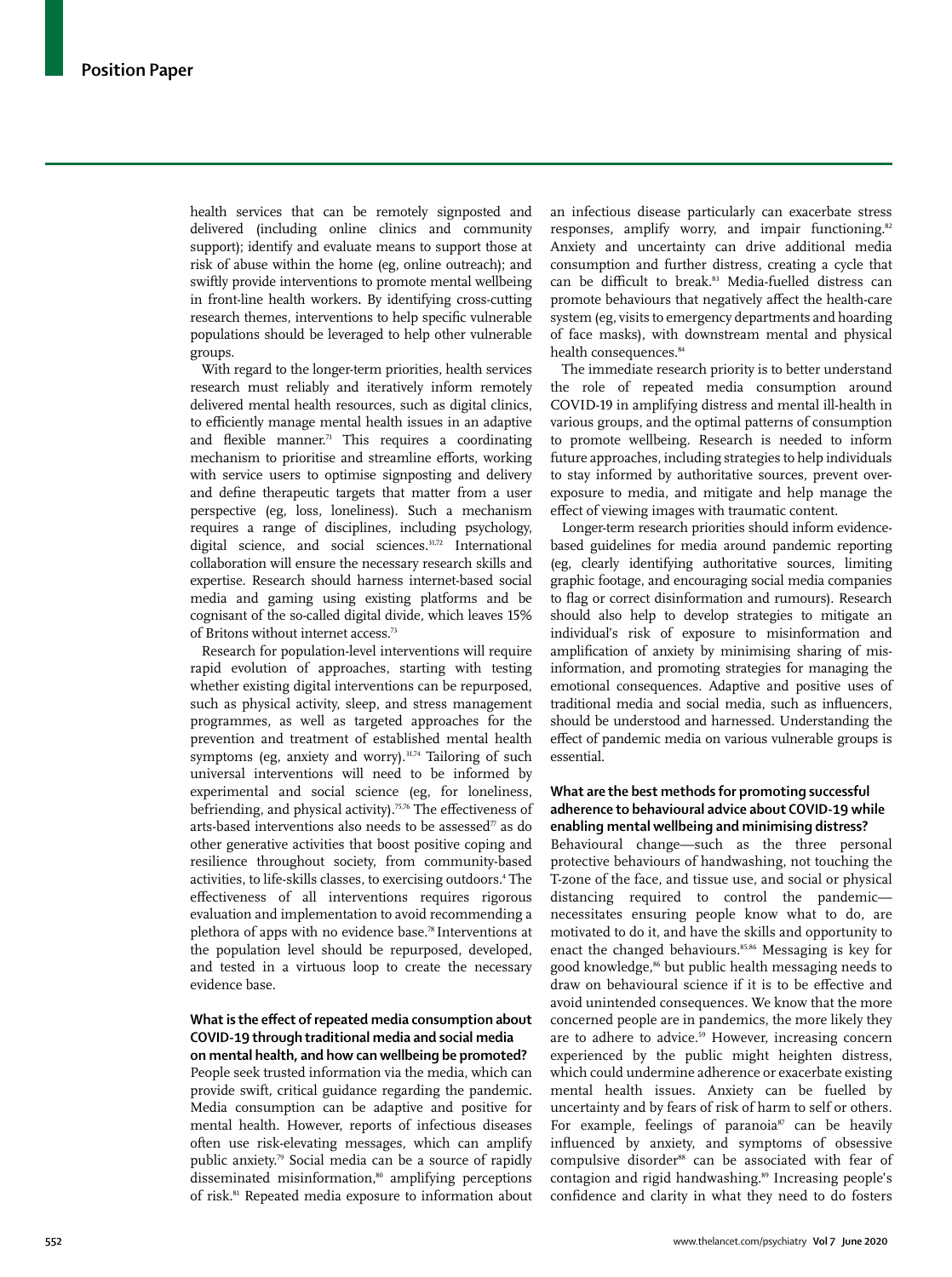adherence to health behaviours,<sup>90</sup> and can help people to manage psychological distress.

Immediate research on COVID-19 health messaging is urgently required to both optimise health behaviour change and to reduce unintended mental health issues, which will be required in the event of a second wave of infection. Research should prioritise message content, format, and delivery modes and behavioural change alongside risk communication, and consider how this might need to vary for diverse groups. A virtuous cycle that tracks perceptions of and responses to public health messages during this pandemic will enable iterative improvements. It must be informed by mental health science3 to close the knowledge-to-implementation gap (eg, between effective behaviour messages and maladaptive consequences).

Longer-term research priorities are to create an evidence base of lessons learned to plan for future pandemics—that is, detailing how to foster a rapid and coordinated response regarding health messaging from governments91 and simultaneously to develop effective systems embedded in communities to reach out and access the most vulnerable groups in our society, including how to motivate and enable people to prepare psychologically and plan practically for possible future scenarios, and how to promote people's care and concern for others, fostering a sense of collective solidarity and altruism. The optimal messaging should be tailored (including digitally) to different social groups to connect diverse segments of the population to appropriate mental health information resources.

# **Neuroscience: effects of the virus on brain health and mental health**

Almost nothing is known with certainty about the effect of SARS-CoV-2 infection on the human nervous system. SARS-CoV-2 is a zoonotic virus and a review from 2005 suggested that about half of zoonotic virus epidemics have been caused by neurotropic viruses that invade the CNS.92 The closely related coronaviruses responsible for the severe acute respiratory syndrome epidemic in 2003 and the so-called Middle East respiratory syndrome in 2012 are biologically neurotropic and clinically neurotoxic. causing mental health and neurological disorders.<sup>93-95</sup> SARS-Cov-2 has a similar receptor-binding domain structure to SARS-CoV and probably shares its neurotropism and neurotoxicity (panel 3).<sup>96</sup>

Neurological symptoms of COVID-19 infection are common, diverse, and often severe. In a retrospective study of 214 patients in Wuhan, China 36% had CNS symptoms or disorders and the subgroup of 88 patients with severe respiratory disease had significantly increased frequency of  $\overline{C}$ NS problems (45%).<sup>97</sup> The problems reported include dizziness, headache, loss of smell (anosmia), loss of taste (ageusia), muscle pain and weakness, impaired consciousness, and cerebrovascular complications. Similar reports have begun to emerge from

# *Panel 3***: Neuroscience: effects of the virus on brain health and mental health**

#### **Immediate actions**

- Build a neuropsychological database of UK coronavirus disease 2019 cases (standardised, longitudinally repeated, data at scale) which is clinically and geographically inclusive
- Expand facilities for severe acute respiratory syndrome coronavirus 2 (SARS-CoV-2) infected tissue handling

## **Longer-term strategic research programmes**

- Understand how SARS-CoV-2 might enter and propagate through the brain and how the immune response to SARS-CoV-2 infection contributes to mental health and neurological symptoms
- Investigate the long-term relationship between SARS-CoV-2 infection and post-infective fatigue or depressive syndromes
- Validate clinical biomarkers of SARS-CoV-2 brain infection using MRI and other methods
- Develop interventions to interrupt or prevent the adverse biological effects of SARS-CoV-2 on brain function and mental health, including repurposed drugs

Italy.98 Some of these acute neurological presentations could reflect systemic aspects of infection, such as disseminated intravascular coagulation causing strokes or intense inflammation and hypoxia causing delirium.

SARS-CoV-2 infection of the brain could be a contributor to the core medical syndrome of respiratory distress and failure in patients with COVID-19.99 Viral infection of the lung alveoli is the immediate cause of severe acute respiratory syndrome; but viral infection of key brainstem nuclei could disrupt the normal rhythms and homoeostatic control of respiration. This idea needs to be tested rapidly<sup>99</sup> because if brainstem infection does contribute to the severity of SARS and the need for treatment in an intensive care unit, it could be directly relevant to the immediate COVID-19 crisis in the NHS and other health-care systems.

In the longer term, it is possible that SARS-CoV-2 will have persistent direct neurotoxic effects and immunemediated neurotoxic effects on the brain. The Spanish flu epidemic of 1918–19 was linked to a spike in incidence of post-encephalitic Parkinsonism.100 Currently, it is not known if SARS-CoV-2 infection could cause mental health or neurodegenerative disorders immediately or years after the acute respiratory phase of COVID-19 has passed, but action is needed now to build the research capacity to test these potentially important biological causes of COVID-19-related mental illness.

Immediate actions include the development of a neuropsychological database of COVID-19 cases to bring together standardised, longitudinally repeated data at scale both from the clinic for those needing hospital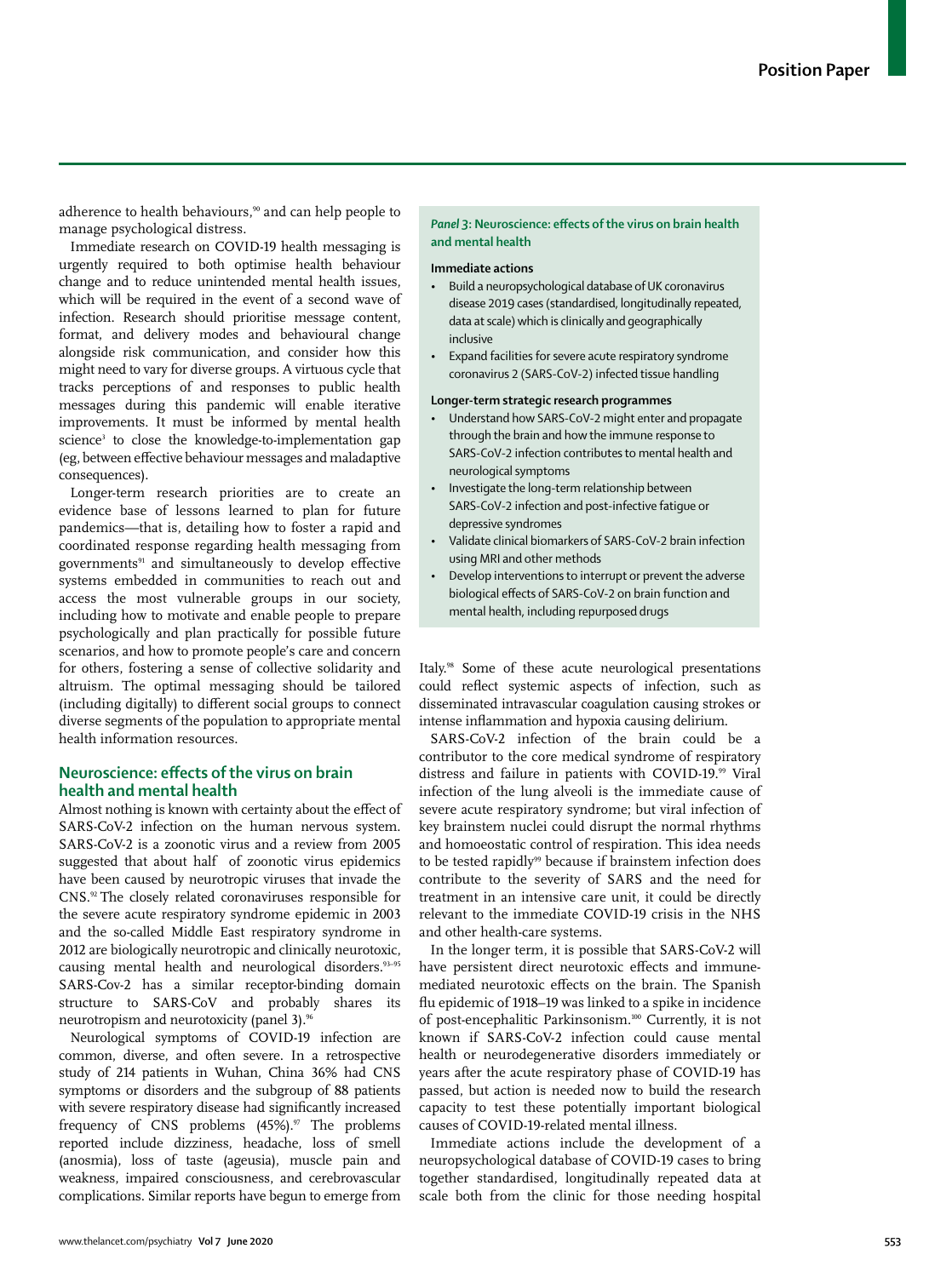treatment and by online assessments for patients in isolation at home. Following the progression of clinical symptoms over time will be key to understanding and predicting the effects of infection on the CNS.

Facilities for SARS-CoV-2-infected tissue handling need to be expanded to examine human brain tissue post mortem, which is crucial to understanding the neurotropic and neurotoxic properties of the virus. Facilities equipped to safely handle human (or animal) brain tissue infected with SARS-CoV-2 are currently very few in number. We recommend building pathology and molecular neuroscience networks to enable brain and other tissue to be collected at autopsy and examined for viral infection and damage. This will require protocols for tissue collection and examination in appropriate laboratory facilities to protect researchers and other staff at all times.

The longer-term research priorities are to understand the mechanisms by which SARS-CoV-2 might enter the brain. There are two conceivable pathways: neuronal or vascular.101 The neuronal pathway, used by other coronaviruses,<sup>102,103</sup> is to invade a specialist sensory receptor in peripheral tissue, travel by the axonal transport systems to the brainstem, and propagate between neurons by transsynaptic mechanisms. It is not known whether SARS-CoV-2 can follow the same path to infect the human brain or whether it invades nerve cells by hijacking angiotensin converting enzyme 2 (ACE2),<sup>104-106</sup> despite neurons expressing low amounts of the protein, as described in a preprint<sup>107</sup> and two other published studies.108,109 Alternatively, SARS-CoV-2 might invade the brain from the blood, if circulating particles of the virus were transported across the blood–brain barrier by binding to ACE2 receptors expressed by endothelial cells,109 or if infected leucocytes could carry the virus with them as they migrate into the tissues as part of the immune response to infection.<sup>110</sup> Better understanding of how the intense systemic immune response to SARS-CoV-2 infection affects mental health and neurological symptoms,97,111,112 and of the mechanisms of immune clearance of SARS-CoV-2, is also needed.<sup>113,114</sup>

Post-infectious fatigue and depressive syndromes have been associated with other epidemics, and it seems possible that the same will be true of the COVID-19 pandemic. Longitudinal studies, especially if commenced before or soon after the start of the current pandemic, will be crucial in establishing the often complex biological pathways between infection and mental health outcomes.115–117

Candidate biomarkers need to be evaluated to measure the effects of SARS-CoV-2 infection on the human brain and brainstem in living patients, including structural and functional MRI, diffusion-weighted MRI, quantitative cerebral blood flow imaging, and magnetic resonance spectroscopy. The 7 Tesla MRI technique has sufficient spatial resolution to measure functional connectivity between subcortical structures that constitute networks for respiratory control and distress.<sup>118</sup> Other methods could include sampling cerebrospinal fluid or use of PET to measure brain inflammation; patient self-reporting or behavioural testing of smell, taste, and other cranial or vagal sensory functions; electrophysiological methods to measure brainstem function; and computerised tests of cognitive and emotional processing.

Informed by greater understanding of the effects of viral infection on the nervous system and by more accurate biomarkers of brain function in patients with COVID-19, interventions need to be developed to interrupt or prevent the adverse biological effects of SARS-CoV-2 on brain function and mental health**.** Potential drug targets include putative mechanisms for neuronal invasion, interneuronal propagation, and immune clearance of SARS-CoV-2. Biological and clinical validation of these or other targets would enable experimental medicine studies or early clinical trials of repurposed drugs. For example, the ACE2 inhibitors already licensed for treatment of hypertension, and a licensed drug for reflux oesophagitis, camostat mesylate, that blocks the serine protease TMPRSS2<sup>119</sup> (which operates with ACE2 to facilitate viral entry into cells) have already been advocated as repurposable drugs. There are many other potential candidates for drug repurposing described in a preprint,<sup>120</sup> which could be a faster route to effective treatment for CNS infection than development of entirely new drugs or vaccines. Partnerships between researchers in academia and industry will be vital.

## **Infrastructure and opportunities**

Many of the immediate priorities are for surveillance of general and specific populations for effects of SARS-CoV-2 infection on health, ranging from health behaviours, psychological symptoms, neuropsychiatric disorders, and mortality, including, but not limited to, suicide. The other immediate priority is to assemble cohorts to determine longer-term outcomes and provide a resource for nesting intervention studies, and a resource of interventions to monitor their effectiveness. We recommend three main routes. For each of these routes, there is a need to coordinate existing research infrastructure through shared protocols, research measures, and data assets, and to uphold the highest standards of scientific and ethical review. We urge the mental health science community to combine agility in initiating new or adapting existing research with collective scrutiny and collaboration.

First, administrative data assets principally derived from existing electronic health records, with systems in place to interrogate these for research purposes, provide a means of identifying health effects at scale. Health Data Research UK is coordinating national efforts. Examples include the Clinical Practice Research Database<sup>121</sup> and similar primary care databases; the Clinical Record Interactive Search<sup>122</sup> and other related systems for the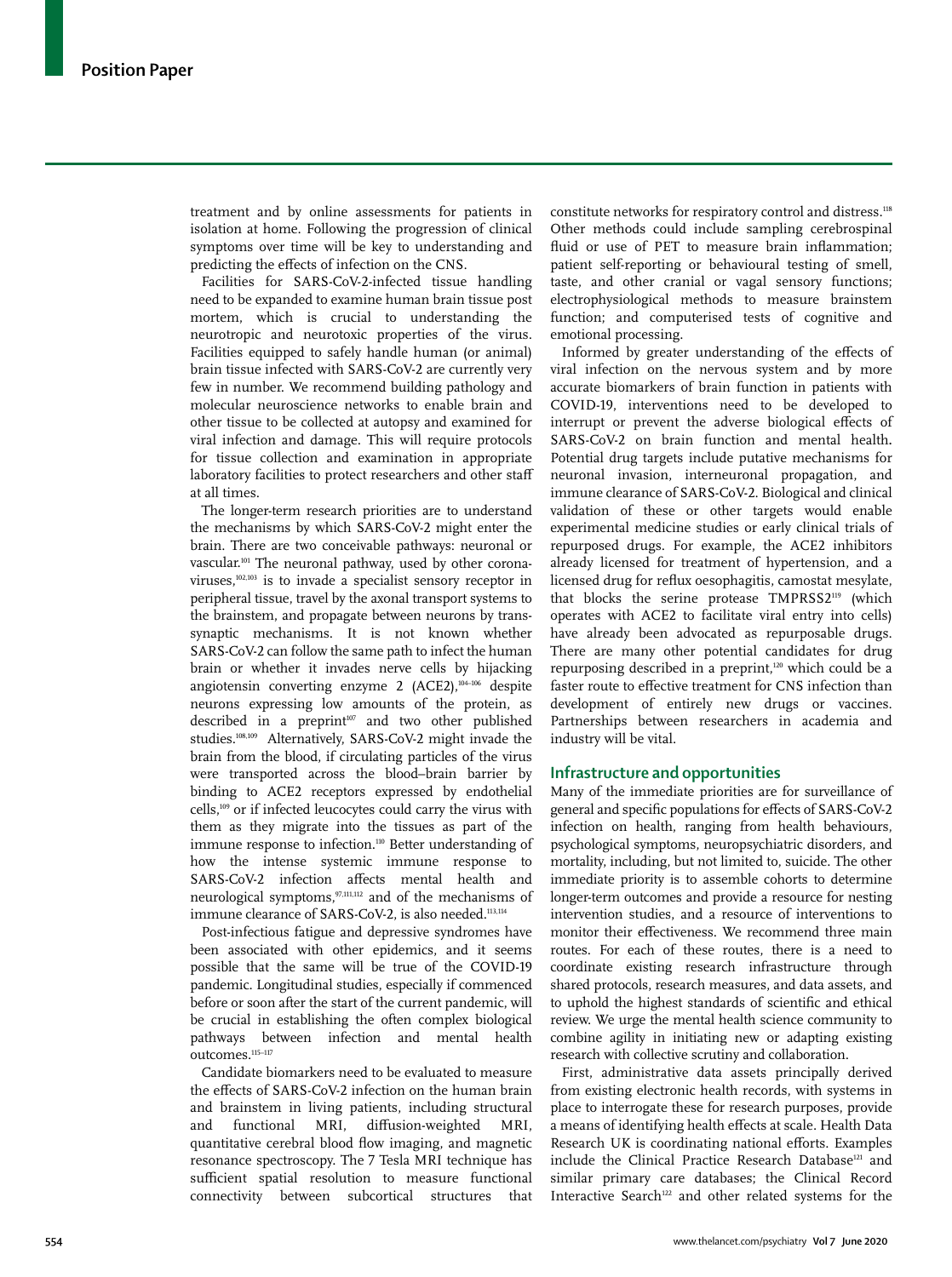interrogation of mental health records; and CogStack<sup>123</sup> for general hospital settings, which provides near realtime information from health records (eg, to provide feedback on neurological consequences of severe COVID-19). These systems should be linked between mental health services, acute medical services, and community health services to identify patterns and trends both in clinical populations and in individuals with confirmed or suspected COVID-19.

Second, surveillance through recruitment platforms and existing cohorts has the benefit of embedding research on COVID-19 into studies where participants' mental or cognitive health has previously been ascertained. Existing cohorts or data platforms that can be rapidly deployed for COVID-19 research are likely to be particularly valuable. Examples include the National Institute for Health Research National Bioresource, a platform that already includes clinical and genetic data on participants, and could be deployed for rapid characterisation of mental health and neurological symptoms. UK Biobank has successfully done a webbased mental health survey of 160 000 individuals, and the ongoing neuroimaging studies of 100000 individuals with some repeat imaging, provide an ideal opportunity to image the effect of SARS-CoV-2 infection on the brain and the brainstem via a before-and-after imaging comparison.

Third, novel population-based studies on mental health and COVID-19 should be established, using appropriate epidemiologically robust survey methodology for both the whole population and specific groups of particular interest (eg, children and young people, front-line staff in health and social care, and people who have survived severe COVID-19). Priority should be given to assembling representive populations using explicit sampling frames. Finally, many other disciplines will be establishing similar studies and it is vital that the ascertainment of mental health should be embedded wherever possible.

Whether using established or new cohorts, priority should be given to methods that can ascertain COVID-19 status, symptoms, and behaviours in as close to real-time as possible, providing a dynamic picture of change in illness status, social circumstances, and behaviours. Questions regarding COVID-19 and mental health symptoms and social stressors can readily be disseminated through smartphones. Passive data from smartphones can also give high temporal resolution to behaviours related to the pandemic. Cohorts should gain permissions for the linkage of records, including serological status, when mass testing becomes available, and consent for recruitment into nested substudies, including randomised trials of interventions.

Patient and public involvement in research is a critical underpinning component to research. Given that the entire population has lived experience of the COVID-19 pandemic, researchers will need to be particularly mindful of consulting and collaborating with patient and

#### *Panel 4:* **Principles of good research practice in COVID-19 research**

### **Study design**

Researchers must continue to describe the patient group or population and the research question under study. A priori research questions are crucial. Sample size, sources of bias, participant characteristics (including sex, age, and ethnicity), and study design need to be carefully considered and must be appropriate to the research questions.

#### **Ethics**

Research on human participants should maintain high standards of ethical practice, including seeking research ethics committee approval.<sup>124</sup> Committees now have fast-track procedures to expedite study start up. Ethical considerations for doing coronavirus disease 2019 (COVID-19)-related research have been published.125,126

#### **Vulnerable groups**

Researchers should recognise the capacity of the pandemic to exacerbate health inequalities within populations, particularly affecting people with established mental health issues (including severe mental illnesses) and physical disability. Those with precarious or no employment or housing, or other forms of social inequality, such as digital poverty,<sup>41</sup> should also be considered.

#### **Involvement of patients, people with lived experience, and the public**

Researchers should continue to engage and involve patients, people with lived experience, the public, and service providers in their work by mutually setting research questions, testing the acceptability of protocols and questionnaires, and interpreting results. Researchers should ensure that they discuss their research findings with participants.

#### **Harmonised data and measures**

There is an obvious need for researchers to use and share full study protocols and measures, where possible. This will facilitate comparisons between data and projects. The urgency of the research effort should be a strong driver for the principles of open science, reproducibility, and data sharing. The ready availability of analysis code and data is essential to verifying findings. Broad adoption of the registered reports publication model,<sup>127</sup> including rapid peer review of study protocols before data collection, will help to minimise waste and ensure conclusions are empirically sound.

#### **Interdisciplinary working**

The challenge of the COVID-19 pandemic requires imaginative collaborations between disciplines, including, but not limited to, psychology, psychiatry, neuroscience, virology, intensive care medicine, and respiratory medicine. Previous experience with epidemics has shown the "essential role that the humanities and social sciences play in information, reduction of fear and stigma, prevention, screening, treatment adherence, and control policies".128

#### **Collaboration and coordination**

Where possible, research protocols should be deployed at scale harnessing existing research infrastructures, including the Clinical Research Networks, Biomedical Research Centres, Mental Health Translational Research Collaboration, MQ Data Science group, charities, service user groups, and professional bodies. To avoid waste and protect against participant fatigue, it is essential that there is national coordination across research groups. International collaboration and a global perspective would also be beneficial.

public groups that reflect the diverse groups being studied when developing protocols, conducting research, and interpreting results (panel 4).

# **Call for action**

Multidisciplinary mental health science research must be central to the international response to the COVID-19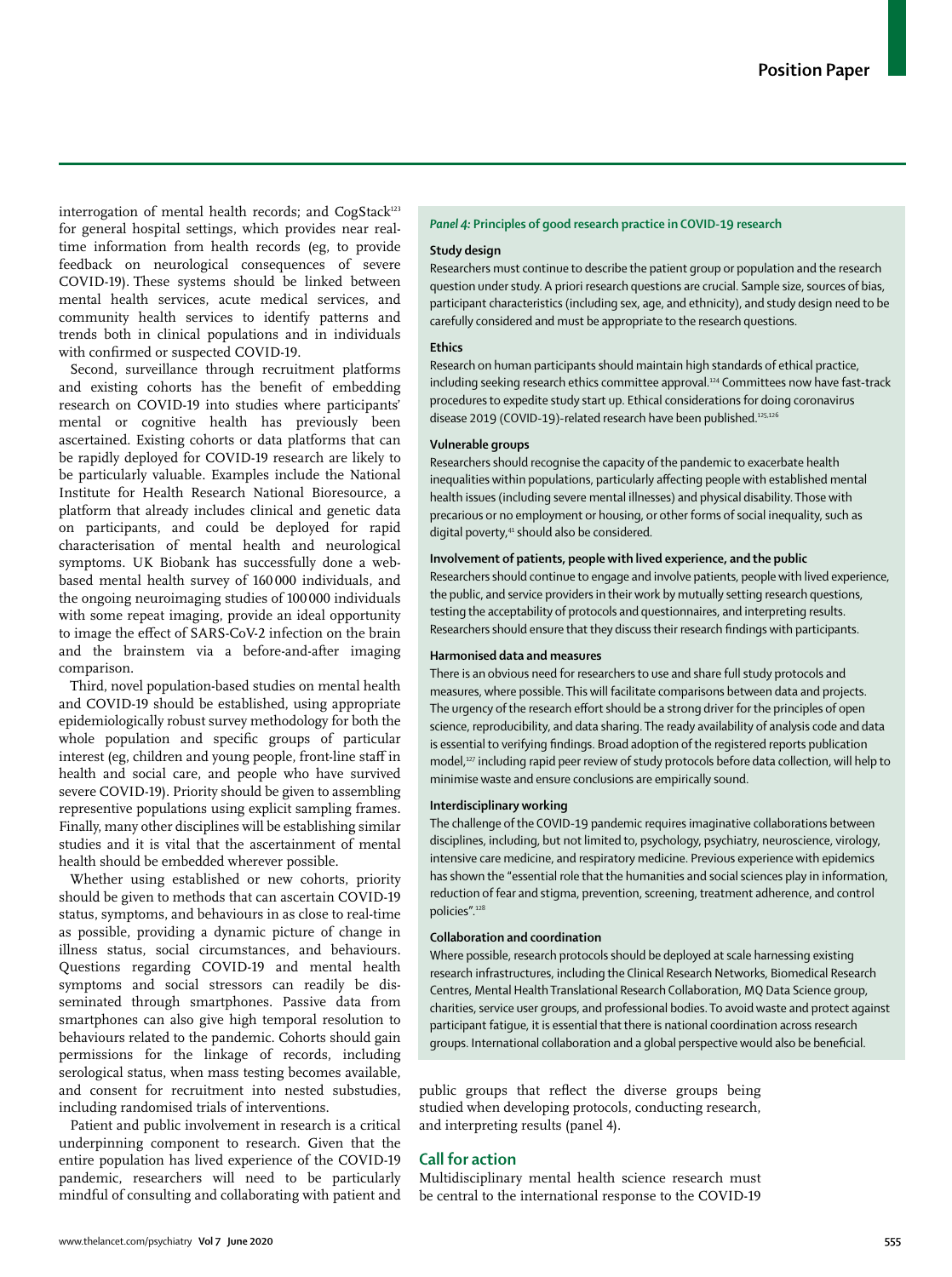## *Panel 5***: Rapid learnings to apply to future infection waves or pandemics**

## **The outputs of immediate research could help to inform responses to future infection waves or pandemics by identifying:**

- Mechanisms (eg, coping strategies and preventive interventions) to support vulnerable groups under pandemic conditions, such as front-line health and social care staff, those with pre-existing mental health issues, young people (aged ≤18 years), and older adults (aged ≥65 years)
- Interventions that can be delivered under pandemic conditions to reduce mental health issues and boost wellbeing, including those that can be repurposed
- Solutions to the effect of repeated media consumption about coronavirus disease 2019 (COVID-19) on the mental wellbeing of the population, to help individuals stay informed by authoritative sources while also preventing over-exposure and mitigating the effect of viewing traumatic content
- Methods for promoting more successful adherence to behavioural advice about COVID-19 while enabling mental wellbeing and minimising distress

pandemic, given the potential effects on individual and population mental health, and its potential effect on the brain function of some of those affected by the disease. There are important immediate insights to be gained, which could provide evidence-based guidance on responding to this pandemic and on how to promote mental health and wellbeing, and safeguard the brain, should future waves of infection emerge (panel 5).

The research priorities across the social, psychological, and neuroscientific aspects of this pandemic should be coordinated at a national and international level. We urge UK research funding agencies to work with researchers, people with lived experience, and others to establish a high-level coordination group to ensure that the mental health science research priorities are addressed swiftly, and that a firm evidence base is established for long-term studies. We need rigorous, peer-reviewed, ethically approved research codeveloped with people with lived experience that can be translated into effective interventions, rather than the current uncoordinated approach with a plethora of underpowered studies and surveys.

The immediate priority is the collection of high-quality data on the mental health and psychological effects of the COVID-19 pandemic across the whole population and in specific vulnerable groups, and on brain function, cognition, and mental health for patients with COVID-19 at all clinical stages of infection and illness. These datasets must be brought together under a national data portal for rapid access and use.

There is an urgent need for the discovery, evaluation, and refinement of mechanistically driven interventions to address the psychological, social, and neuroscientific aspects of this pandemic. This includes bespoke psychological interventions to boost wellbeing and minimise mental health risks across society, including in vulnerable groups, and experimental medicine studies to validate clinical biomarkers and repurpose new treatments for the potentially neurotoxic effects of the virus. There is an urgent need for research to address the effect of repeated pandemic-related media consumption and to optimise health messaging around COVID-19. Rising to this challenge will require integration across disciplines and sectors, including industry and health and social care.

New funding will be required to meet these priorities, and it can be efficiently leveraged by the UK's worldleading neuroscience and mental health research infrastructure. The UK must connect with international funders and researchers to support a global response to the mental health and neurological challenges of this pandemic. In these challenging times, mental health science should be harnessed to serve society and benefit both mental and physical health in the long term.

#### **Contributors**

EB, EAH, MH, RCO'C, VHP, IT, and SW contributed to the literature review, conceptualisation, design and interpretation of surveys, and writing and editing of the manuscript as part of the core advisory group. CC contributed to and coordinated the writing and editing of the manuscript. KC analysed the qualitative data gathered via the stakeholder survey. LA, CB, HC, RCS, IE, TF, AJ, IM, SM, AKP, RS, CMW, and LY contributed to the drafting and formulation of the manuscript as part of the expert advisory group. TK, KK, and AS contributed to the drafting and formulation of the manuscript as part of the expert advisory group and by including lived-experience expertise. All authors approved the final version for submission.

#### **Declaration of interests**

CB reports grants and personal fees from Acadia and Lundbeck; personal fees from Roche, Otsuka, Biogen, Eli Lilly, Novo Nordisk, AARP, and Exciva; and grants from Synexus, outside the submitted work. EAH reports serving on the board of trustees of the charity MQ: Transforming Mental Health and as chair of the research committee, but receives no remuneration for these roles. EAH receives royalties from books and occasional fees for workshops and invited addresses; receives occasional consultancy fees from the Swedish agency for health technology assessment and assessment of social services; and reports grants from The OAK Foundation, the Lupina Foundation, and the Swedish Research Council. RCO'C is a member of the National Institute of Health and Care Excellence's guideline development group for the management of selfharm; is co-chair of the Academic Advisory Group to the Scottish Government's National Suicide Prevention Leadership Group; receives royalties from books, and occasional fees for workshops and invited addresses; and reports grants from Medical Research Foundation, the Mindstep Foundation, Chief Scientist Office, Medical Research Council, NHS Health Scotland, Scottish Government, and National Institute for Health Research (NIHR). KK has received meeting attendance payments from the Department of Health and Social Care, NHS England and NHS Improvement, and the Royal College of Psychiatry (RCPsych) over the last year for service user representative work, and payment for a training session she facilitated for RCPsych; and received a pass and accommodation for the RCPsych annual conference in 2019. AKP reports financial support from UK taxpayers, the UK's Economic and Social Research Council, the British Academy, the Diana Award, the John Fell Fund, the Leverhulme Trust, Barnardo's UK, and the Huo Family Foundation in the past five years. As part of science communication and policy outreach activities; and served in an unpaid advisory capacity to the Organization for Economic Co-operation and Development, Facebook, Google, and the ParentZone. IT is a Trustee of MQ: Transforming Mental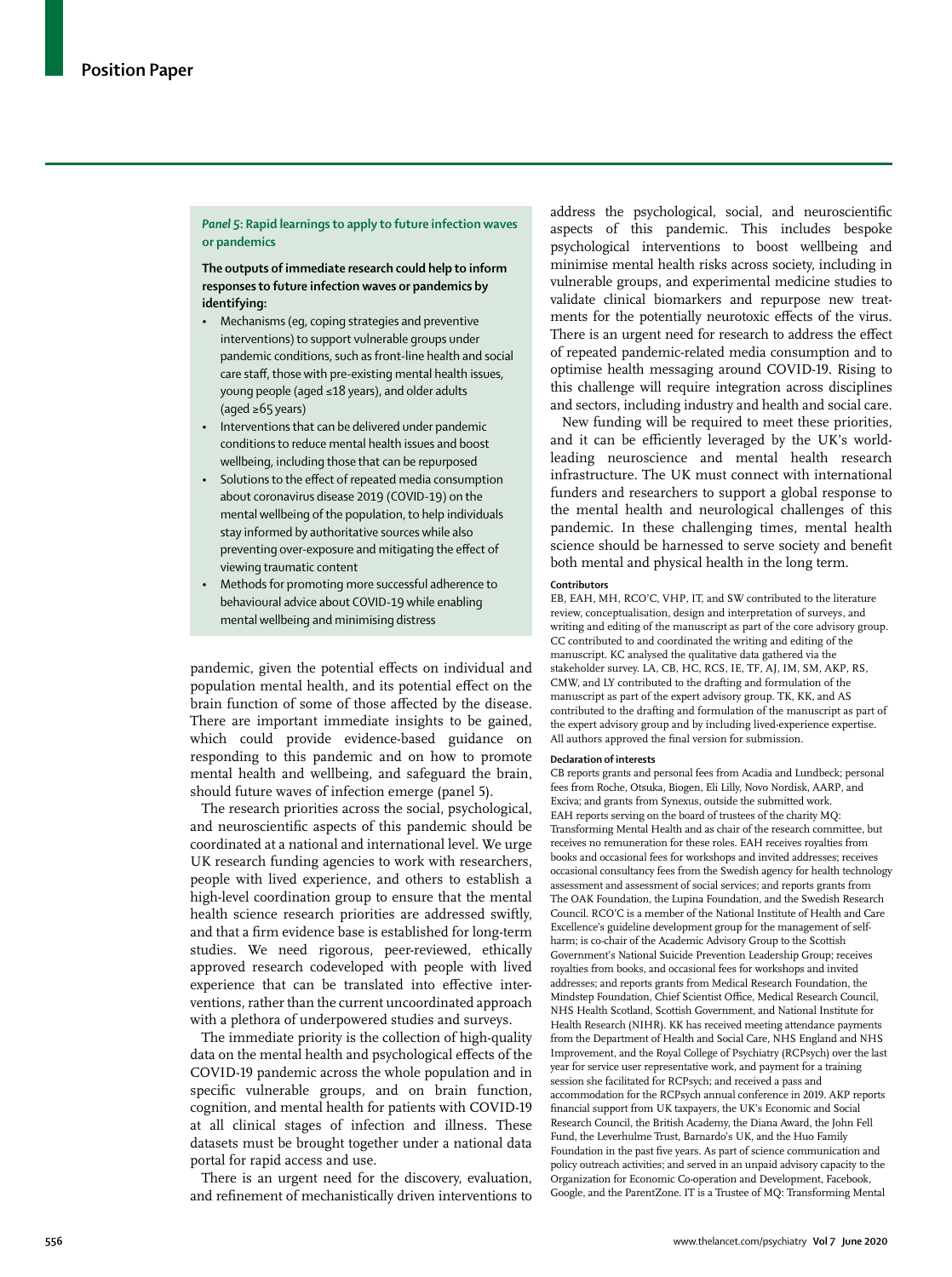Health and is on the Council for the Medical Research Council of the UK. MH reports grants from Innovative Medicines Intiative, outside the submitted work. MH and SW are funded by the NIHR Biomedical Research Centre at the Maudsley and a NIHR Senior Investigator Award. NIHR were not involved in any aspect of the publication and had no role in the decision to submit. RCS received funding from the US National Science Foundation, grant SES-2026337. CC reported that Academy of Medical Sciences staff, including herself, and activity costs for this work were partly supported by a core grant the Academy of Medical Sciences receives annually from the Government Department for Business, Energy & Industrial Strategy for policy, communications and public engagement; and reports that her husband is an employee of Otsuka Pharmaceutical Europe and is a trustee of The McPin Foundation. KC was funded by MQ: Transforming Mental Health to carry out the qualitative data analysis of the stakeholder survey. LA is the Mental Health Leadership Fellow for the Economic and Social Research Council. EB is a NIHR Senior Investigator. This Position Paper represents independent research part-funded by the NIHR Biomedical Research Centre at Cambridge University Hospital NHS Trust and the University of Cambridge and South London and Maudsley NHS Foundation Trust and King's College London. The views expressed are those of the authors and not necessarily those of the NHS, the NIHR, or the Department of Health and Social Care. RS reports that all research at Great Ormond Street Hospital NHS Foundation Trust and UCL Great Ormond Street Institute of Child Health is made possible by the NIHR Great Ormond Street Hospital Biomedical Research Centre. The views expressed are those of the authors and not necessarily those of the NHS, the NIHR or the Department of Health and Social Care. LY is an NIHR Senior Investigator and her research programme is partly supported by NIHR Applied Research Collaboration-West, NIHR Health Protection Research Unit for Behavioural Science and Evaluation, and the NIHR Southampton Biomedical Research Centre. The funding for TK's salary came solely from The McPin Foundation. All other authors declare no competing interests.

#### **Funding source**

The stakeholder survey was funded by MQ: Transforming Mental Health. Activity costs for this work, including the Ipsos MORI survey, were partly supported by a core grant the Academy of Medical Sciences receives annually from the Government Department for Business, Energy & Industrial Strategy for policy, communications and public engagement. The views expressed are the views of the authors alone and do not necessarily represent the views of their organisations or funding sources.

#### **Acknowledgments**

We are grateful to all staff at the Academy of Medical Sciences and MQ: Transforming Mental Health for their work in coordinating and supporting this project's secretariat and communications. Special thanks to Rachel Quinn, Nick Hillier, Helen Munn, Neil Balmer, Angeliki Yiangou, Fern Brookes, Holly Rogers, Claire Bithell, Naomi Clarke, Melanie Etherton, Tom Livermore, Dylan Williams, and Daisy Armitage. We also extend our sincere thanks to Katie White, Carolin Oetzmann, Valeria de Angel, and Sumithra Velupillai at King's College London, and Norman Freshney from Norman Freshney Consulting, for their tremendous efforts in data analysis, and Beau Gamble at Uppsala University and Seonaid Cleare at University of Glasgow for their support with referencing. We are also grateful to the team at Ipsos MORI for their work on the online omnibus. Special thanks also to everyone who participated in the MQ: Transforming Mental Health and Ipsos MORI surveys for sharing their views and personal experiences during challenging times—we are hugely grateful to them for their openness and honesty about mental health and wellbeing. We are grateful to Peter Jones from the University of Cambridge and a member of the MQ: Transforming Mental Health Board of Trustees for comments on an earlier draft.

#### **References**

- 1 McManus S, Bebbington P, Jenkins R, Brugha T. Mental health and wellbeing in England: Adult Psychiatric Morbidity Survey 2014. 2016. https://files.digital.nhs.uk/pdf/q/3/mental\_health\_and\_ wellbeing\_in\_england\_full\_report.pdf (accessed April 11, 2020).
- 2 Ford T, Vizard T, Sadler K, et al. Data resource profile: the mental health of children and young people surveys (MHCYP). *Int J Epidemiol* 2020; published online Jan 18. DOI:10.1093/ije/dyz259.
- 3 Holmes EA, Craske MG, Graybiel AM. Psychological treatments: a call for mental-health science. *Nature* 2014; **511:** 287–89.
- 4 The Academy of Medical Sciences. 2020. http://www.acmedsci. ac.uk/COVIDmentalhealthsurveys (accessed April 15, 2020).
- 5 Ipsos MORI. Covid-19 and mental wellbeing. 2020. https://www. ipsos.com/ipsos-mori/en-uk/Covid-19-and-mental-wellbeing (accessed April 7, 2020).
- Lorenc T, Khouja C, Raine G, et al. COVID-19: a living systematic map of the evidence. 2020. http://eppi.ioe.ac.uk/cms/Projects/ DepartmentofHealthandSocialCare/Publishedreviews/COVID-19Li vingsystematicmapoftheevidence/tabid/3765/Default.aspx (accessed April 5, 2020).
- 7 Qiu J, Shen B, Zhao M, Wang Z, Xie B, Xu Y. A nationwide survey of psychological distress among Chinese people in the COVID-19 epidemic: implications and policy recommendations. *Gen Psychiatry* 2020; **33:** e100213.
- 8 Lai J, Ma S, Wang Y, et al. Factors associated with mental health outcomes among health care workers exposed to coronavirus disease 2019. *JAMA Netw Open* 2020; **3:** e203976.
- Wang C, Pan R, Wan X, et al. Immediate psychological responses and associated factors during the initial stage of the 2019 coronavirus disease (COVID-19) epidemic among the general population in China. *Int J Environ Res Public Health* 2020; **17:** 1–25.
- 10 Liu S, Yang L, Zhang C, et al. Online mental health services in China during the COVID-19 outbreak. *Lancet Psychiatry* 2020; **7:** e17–18.
- 11 Bo H-X, Li W, Yang Y, et al. Posttraumatic stress symptoms and attitude toward crisis mental health services among clinically stable patients with COVID-19 in China. *Psychol Med* 2020; published online March 27. DOI:10.1017/S0033291720000999.
- Xiao H, Zhang Y, Kong D, Li S, Yang N. The effects of social support on sleep quality of medical staff treating patients with coronavirus disease 2019 (COVID-19) in January and February 2020 in China. *Med Sci Monit* 2020; **26:** e923549.
- 13 Li S, Wang Y, Xue J, Zhao N, Zhu T. The impact of COVID-19 epidemic declaration on psychological consequences: a study on active Weibo users. *Int J Environ Res Public Health* 2020; **17:** 2032.
- Brooks SK, Webster RK, Smith LE, et al. The psychological impact of quarantine and how to reduce it: rapid review of the evidence. *Lancet* 2020; **395:** 912–20.
- 15 Li Z, Ge J, Yang M, et al. Vicarious traumatization in the general public, members, and non-members of medical teams aiding in COVID-19 control. *Brain Behav Immun* 2020; published online March 10. DOI:10.1016/j.bbi.2020.03.007.
- 16 Huang JZ, Han MF, Luo TD, Ren AK, Zhou XP. Mental health survey of 230 medical staff in a tertiary infectious disease hospital for COVID-19. *Zhonghua Lao Dong Wei Sheng Zhi Ye Bing Za Zhi* 2020; **38:** e001.
- 17 Gunnell D, Appleby L, Arensman E, et al. Suicide risk and prevention during the COVID-19 pandemic. *Lancet Psychiatry* (in press).
- 18 Yip PS, Cheung YT, Chau PH, Law YW. The impact of epidemic outbreak: the case of severe acute respiratory syndrome (SARS) and suicide among older adults in Hong Kong. *Crisis* 2010; **31:** 86–92.
- 19 Tsang HW, Scudds RJ, Chan EY. Psychosocial impact of SARS. *Emerg Infect Dis* 2004; **10:** 1326–27.
- 20 Nickell LA, Crighton EJ, Tracy CS, et al. Psychosocial effects of SARS on hospital staff: survey of a large tertiary care institution. *CMAJ* 2004; **170:** 793–98.
- 21 O'Connor RC, Nock MK. The psychology of suicidal behaviour. *Lancet Psychiatry* 2014; **1:** 73–85.
- 22 John A, Glendenning AC, Marchant A, et al. Self-harm, suicidal behaviours, and cyberbullying in children and young people: systematic review. *J Med Internet Res* 2018; **20:** e129.
- 23 Turecki G, Brent DA, Gunnell D, et al. Suicide and suicide risk. *Nat Rev Dis Primers* 2019; **5:** 74.
- 24 Elovainio M, Hakulinen C, Pulkki-Råback L, et al. Contribution of risk factors to excess mortality in isolated and lonely individuals: an analysis of data from the UK Biobank cohort study. *Lancet Public Health* 2017; **2:** e260–66.
- 25 Matthews T, Danese A, Caspi A, et al. Lonely young adults in modern Britain: findings from an epidemiological cohort study. *Psychol Med* 2019; **49:** 268–77.
- 26 O'Connor RC, Kirtley OJ. The integrated motivational-volitional model of suicidal behaviour. *Philos Trans R Soc Lond B Biol Sci* 2018; **373:** 20170268.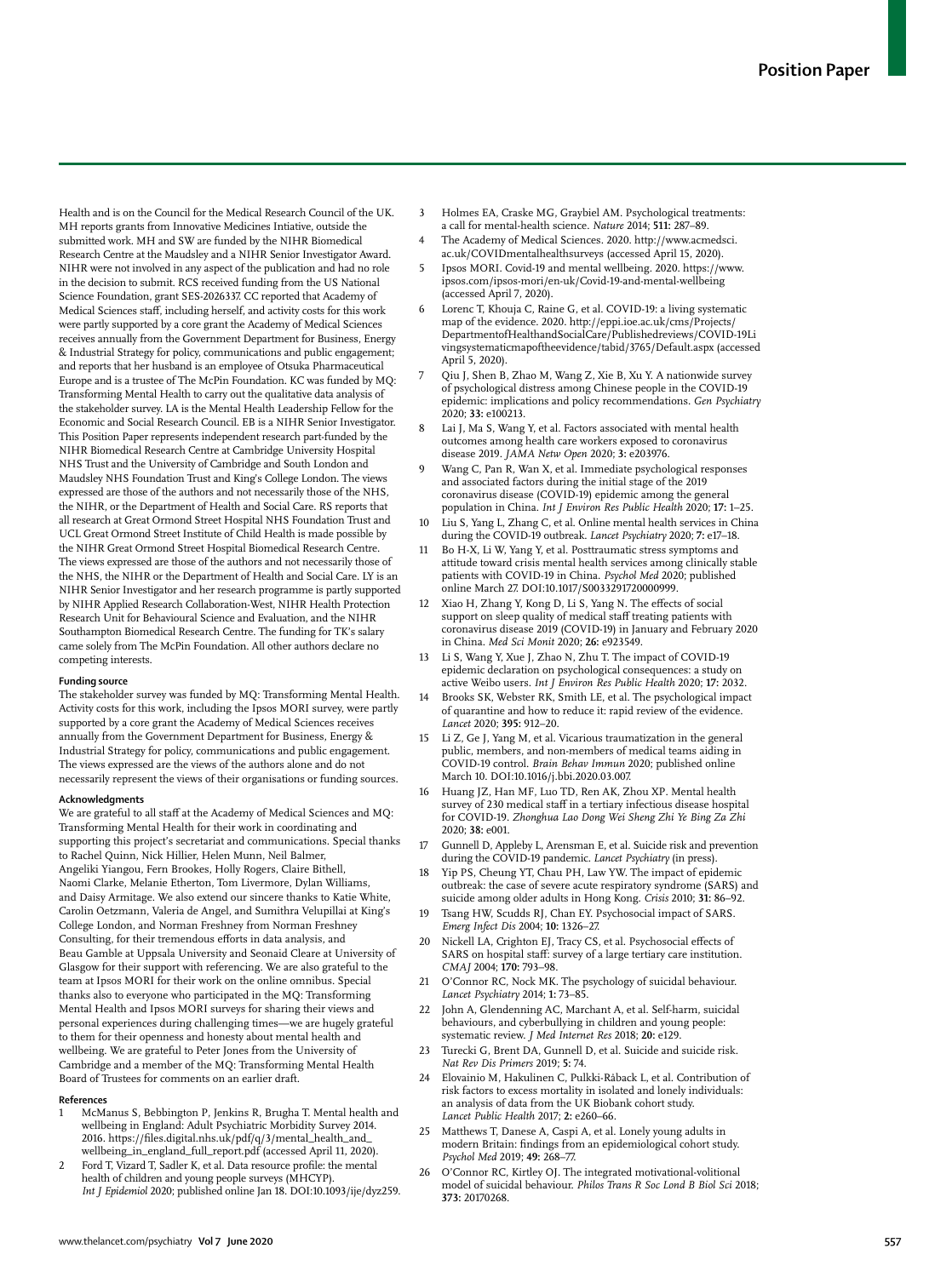- 27 Stack S. Suicide: media impacts in war and peace, 1910–1920. *Suicide Life Threat Behav* 1988; **18:** 342–57.
- 28 Barr B, Taylor-Robinson D, Scott-Samuel A, McKee M, Stuckler D. Suicides associated with the 2008-10 economic recession in England: time trend analysis. *BMJ* 2012; **345:** e5142.
- 29 Frasquilho D, Matos MG, Salonna F, et al. Mental health outcomes in times of economic recession: a systematic literature review. *BMC Public Health* 2016; **16:** 1–40.
- 30 Prieto L, Sacristán JA. Problems and solutions in calculating quality-adjusted life years (QALYs). *Health Qual Life Outcomes* 2003;  $1.80$
- 31 Holmes EA, Ghaderi A, Harmer CJ, et al. The *Lancet Psychiatry*  Commission on psychological treatments research in tomorrow's science. *Lancet Psychiatry* 2018; **5:** 237–86.
- 32 Kazdin AE. Mediators and mechanisms of change in psychotherapy research. *Annu Rev Clin Psychol* 2007; **3:** 1–27.
- 33 Carl E, Witcraft SM, Kauffman BY, et al. Psychological and pharmacological treatments for generalized anxiety disorder (GAD): a meta-analysis of randomized controlled trials. *Cogn Behav Ther* 2020; **49:** 1–21.
- 34 Hawton K, Witt KG, Salisbury TLT, et al. Psychosocial interventions following self-harm in adults: a systematic review and metaanalysis. *Lancet Psychiatry* 2016; **3:** 740–50.
- 35 Cuijpers P, Cristea IA, Karyotaki E, Reijnders M, Hollon SD. Component studies of psychological treatments of adult depression: a systematic review and meta-analysis. *Psychother Res* 2019; **29:** 15–29.
- 36 Spinhoven P, Cuijpers P, Hollon S. Cognitive-behavioural therapy and personalized treatment: an introduction to the special issue. *Behav Res Ther* 2020; published online March 29. DOI:10.1016/j. brat.2020.103595.
- 37 Torok M, Han J, Baker S, et al. Suicide prevention using self-guided digital interventions: a systematic review and meta-analysis of randomised controlled trials. *Lancet Digital Health* 2020; **2:** e25–36.
- 38 Garrido S, Millington C, Cheers D, et al. What works and what doesn't work? A systematic review of digital mental health interventions for depression and anxiety in young people. *Front Psychiatry* 2019; **10:** 759.
- 39 Lattie EG, Adkins EC, Winquist N, Stiles-Shields C, Wafford QE, Graham AK. Digital mental health interventions for depression, anxiety and enhancement of psychological well-being among college students: systematic review. *J Med Internet Res* 2019; **21:** e12869.
- Healthcare quality improvement partnership. National confidential inquiry into suicide and homicide by people with mental illness. 2017. www.hqip.org.www.bbmh.manchester.ac.uk/cmhs (accessed April 1, 2020).
- 41 Greer B, Robotham D, Simblett S, Curtis H, Griffiths H, Wykes T. Digital exclusion among mental health service users: qualitative investigation. *J Med Internet Res* 2019; **21:** e11696.
- 42 Huckvale K, Venkatesh S, Christensen H. Toward clinical digital phenotyping: a timely opportunity to consider purpose, quality, and safety. *NPJ Digit Med* 2019; **2:** 88
- 43 O'Connor RC, Portzky G. Looking to the future: a synthesis of new developments and challenges in suicide research and prevention. *Front Psychol* 2018; **9:** 2139.
- 44 Lazarus RS, Folkman S. Stress, appraisal, and coping. Berlin: Springer Publishing Company, 1984.
- 45 Folkman S. Stress, health, and coping: synthesis, commentary, and future directions. In: Folkman S, ed. The Oxford Handbook of stress, health, and coping. Oxford: Oxford University Press, 2010.
- 46 Folkman S, Moskowitz JT. Coping: pitfalls and promise. *Annu Rev Psychol* 2004; **55:** 745–74.
- Sehmi R, Maughan B, Matthews T, Arseneault L. No man is an island: social resources, stress and mental health at mid-life. *Br J Psychiatry* 2019; **4:** 1–7.
- 48 Duan L, Zhu G. Psychological interventions for people affected by the COVID-19 epidemic. *Lancet Psychiatry* 2020; **7:** 300–02.
- Alvaro PK, Roberts RM, Harris JK. A systematic review assessing bidirectionality between sleep disturbances, anxiety, and depression. *Sleep (Basel)* 2013; **36:** 1059–68.
- 50 O'Connor DB, Gartland N, O'Connor RC. Stress, cortisol and suicide risk. *Int Rev Neurobiol* 2020; published online Jan 27**.**  DOI:10.1016/bs.irn.2019.11.006.
- 51 Dawson KS, Bryant RA, Harper M, et al. Problem Management Plus (PM+): a WHO transdiagnostic psychological intervention for common mental health problems. *World Psychiatry* 2015; **14:** 354–57.
- 52 Hogan BE, Linden W, Najarian B. Social support interventions: do they work? *Clin Psychol Rev* 2002; **22:** 383–442.
- 53 Ashdown-Franks G, Firth J, Carney R, et al. Exercise as medicine for mental and substance use disorders: a meta-review of the benefits for neuropsychiatric and cognitive outcomes. *Sports Med* 2020; **50:** 151–70.
- 54 Solomonov N, Bress JN, Sirey JA, et al. Engagement in socially and interpersonally rewarding activities as a predictor of outcome in "Engage" behavioral activation therapy for late-life depression. *Am J Geriatr Psychiatry* 2019; **27:** 571–78.
- 55 Meunier S, Roberge C, Coulombe S, Houle J. Feeling better at work! Mental health self-management strategies for workers with depressive and anxiety symptoms. *J Affect Disord* 2019; **254:** 7–14.
- Taubman DS, Parikh SV, Christensen H, Scott J. Using schoolbased interventions for depression education and prevention. In: Javed A, Fountoulakis K, eds. Advances in psychiatry. Berlin: Springer, 2019: 1–32.
- 57 Wasserman D. Rutger van der G, Wise J. Terms 'physical distancing' and 'emotional closeness' should be used and not 'social distancing' when defeating the Covid-19 pandemic. *Science* 2020; **367:** 1282.
- 58 Swinburn BA, Kraak VI, Allender S, et al. The global syndemic of obesity, undernutrition, and climate change: The *Lancet* Commission report. *Lancet* 2019; **393:** 791–846.
- 59 Rubin GJ, Potts HWW, Michie S. The impact of communications about swine flu (influenza A H1N1v) on public responses to the outbreak: results from 36 national telephone surveys in the UK. *Health Technol Assess* 2010; **14:** 183–266.
- 60 Lau JTF, Griffiths S, Choi KC, Tsui HY. Avoidance behaviors and negative psychological responses in the general population in the initial stage of the H1N1 pandemic in Hong Kong. *BMC Infect Dis* 2010; **10:** 139.
- 61 Wang J, Lloyd-Evans B, Giacco D, et al. Social isolation in mental health: a conceptual and methodological review. *Soc Psychiatry Psychiatr Epidemiol* 2017; **52:** 1451–61.
- 62 Cacioppo JT, Hughes ME, Waite LJ, Hawkley LC, Thisted RA. Loneliness as a specific risk factor for depressive symptoms: crosssectional and longitudinal analyses. *Psychol Aging* 2006; **21:** 140–51.
- Yao H, Chen J-H, Xu Y-F. Patients with mental health disorders in the COVID-19 epidemic. *Lancet Psychiatry* 2020; **7:** e21.
- 64 Collishaw S. Annual research review: secular trends in child and adolescent mental health. *J Child Psychol Psychiatry* 2015; **56:** 370–93.
- Sellers R, Warne N, Pickles A, Maughan B, Thapar A, Collishaw S. Cross-cohort change in adolescent outcomes for children with mental health problems. *J Child Psychol Psychiatry* 2019; **60:** 813–21.
- 66 Fazel M, Hoagwood K, Stephan S, Ford T. Mental health interventions in schools in high-income countries. *Lancet Psychiatry* 2014; **1:** 377–87.
- Schoneveld EA, Lichtwarck-Aschoff A, Granic I. Preventing childhood anxiety disorders: is an applied game as effective as a cognitive behavioral therapy-based program? *Prev Sci* 2018; **19:** 220–32.
- 68 Armitage R, Nellums LB. COVID-19 and the consequences of isolating the elderly. *Lancet Public Health* 2020; published online March 19. https://doi.org/10.1016/S2468-2667(20)30061-X.
- 69 Robotham D, Sweeney A, Perôt C. Survivors' priority themes and questions for research. 2019. https://www.vamhn.co.uk/ uploads/1/2/2/7/122741688/consultation\_report\_on\_website.pdf (accessed March 30, 2020).
- 70 Sweeney A, Beresford P, Nettle M, Faulkner A, Rose D. This is survivor research. PCCS Books, 2009 https://www.researchgate.net/ publication/257606229\_This\_Is\_Survivor\_Research (accessed March 30, 2020).
- Wind TR, Rijkeboer M, Andersson G, Riper H. The COVID-19 pandemic: the 'black swan' for mental health care and a turning point for e-health. *Internet Interv* 2020; **20:** 100317.
- 72 Milton AL, Holmes EA. Of mice and mental health: facilitating dialogue and seeing further. *Philos Trans R Soc Lond B Biol Sci* 2018; **373:** 20170022.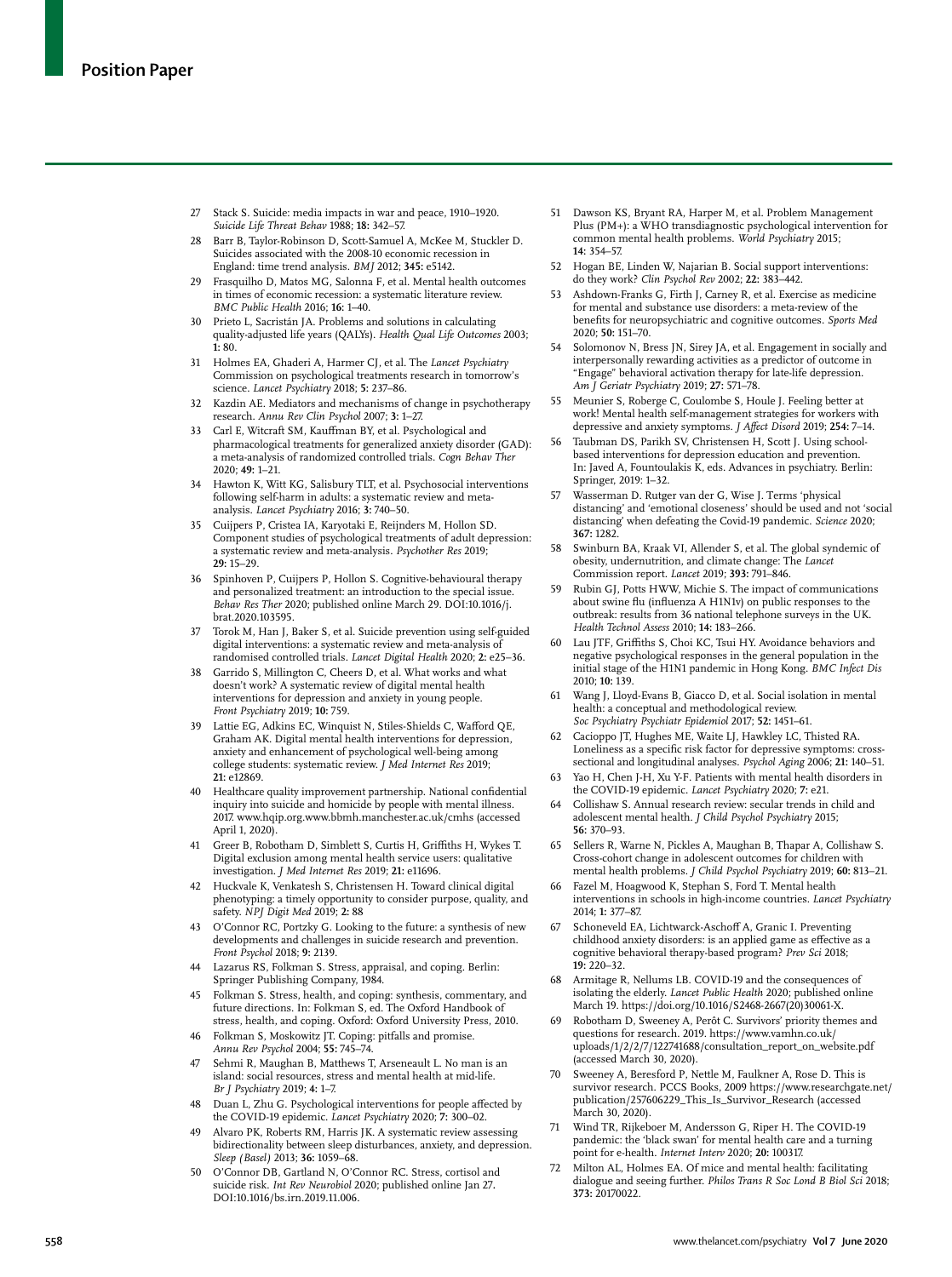- 73 Blank G, Dutton WH, Lefkowitz J. OxIS 2019: Digital divides in Britain are narrowing but deepening. 2020. https://ssrn.com/ abstract=3522083 (accessed April 4, 2020).
- Hirsch CR, Krahé C, Whyte J, et al. Interpretation training to target repetitive negative thinking in generalized anxiety disorder and depression. *J Consult Clin Psychol* 2018; **86:** 1017–30.
- 75 Holt-Lunstad J, Robles TF, Sbarra DA, Julianne Holt-Lunstad N. Advancing social connection as a public health priority in the United States. *Am Psychol* 2017; **72:** 517–30.
- 76 Agency for Healthcare Research and Quality. Addressing social isolation to improve the health of older adults: a rapid review. 2019. https://effectivehealthcare.ahrq.gov/products/social-isolation/rapidproduct (accessed March 30, 2020).
- 77 Fancourt D, Finn S. What is the evidence on the role of the arts in improving health and well-being? A scoping review. Copenhagen: WHO Regional Office for Europe, 2019.
- 78 Anthes E. Pocket psychiatry: mobile mental-health apps have exploded onto the market, but few have been thoroughly tested. *Nature* 2016; **532:** 20–23.
- 79 Sell TK, Boddie C, McGinty EE, et al. Media messages and perception of risk for Ebola virus infection, United States. *Emerg Infect Dis* 2017; **23:** 108–11.
- 80 Wang Y, McKee M, Torbica A, Stuckler D. Systematic literature review on the spread of health-related misinformation on social media. *Soc Sci Med* 2019; **240:** 112552.
- 81 Ng YJ, Yang ZJ, Vishwanath A. To fear or not to fear? Applying the social amplification of risk framework on two environmental health risks in Singapore. *J Risk Res* 2018; **21:** 1487–501.
- Thompson RR, Garfin DR, Holman EA, Silver RC. Distress, worry and functioning following a global health crisis: a national study of Americans' responses to Ebola. *Clin Psychol Sci* 2017; **5:** 513–21.
- 83 Thompson RR, Jones NM, Holman EA, Silver RC. Media exposure to mass violence events can fuel a cycle of distress. *Sci Adv* 2019; **5:** eaav3502.
- Garfin DR, Silver RC, Holman EA. The novel coronavirus (COVID-2019) outbreak: amplification of public health consequences by media exposure. *Health Psychol* 2020; published online March 23.DOI: 10.1037/hea0000875.
- 85 Michie S, West R, Amlot R, Rubin J. Slowing down the COVID-19 outbreak: changing behaviour by understanding it. *BMJ*. 2020. https://blogs.bmj.com/bmj/2020/03/11/slowing-down-the-covid-19 outbreak-changing-behaviour-by-understanding-it/ (accessed March 30, 2020).
- Michie S, van Stralen MM, West R. The behaviour change wheel: a new method for characterising and designing behaviour change interventions. *Implement Sci* 2011; **6:** 42.
- 87 Freeman D, Garety PA, Bebbington PE, et al. Psychological investigation of the structure of paranoia in a non-clinical population. *Br J Psychiatry* 2005; **186:** 427–35.
- 88 Torres AR, Fontenelle LF, Shavitt RG, Hoexter MQ, Pittenger C, Miguel EC. Epidemiology, comorbidity, and burden of OCD. In: Pittenger C, ed. Obsessive-compulsive disorder: phenomenology, pathophysiology, and treatment. Oxford: Oxford University Press, 2017.
- 89 Abramowitz JS, McKay D, Storch EA. The Wiley handbook of obsessive compulsive disorders. Chichester: John Wiley & Sons, 2017.
- 90 Peters GJY, Ruiter RAC, Kok G. Threatening communication: a critical re-analysis and a revised meta-analytic test of fear appeal theory. *Health Psychol Rev* 2013; **7** (suppl 1)**:** S8–31.
- 91 Public Health England. A Century of public health marketing: enduring public health challenges and revolutions in communication. 2017. https://publichealthengland.exposure.co/100 years-of-public-health-marketing (accessed April 7, 2020).
- 92 Olival KJ, Daszak P. The ecology of emerging neurotropic viruses. *J Neurovirol*. 2005; **11:** 441–46.
- 93 Li YC, Bai WZ, Hirano N, Hayashida T, Hashikawa T. Coronavirus infection of rat dorsal root ganglia: ultrastructural characterization of viral replication, transfer, and the early response of satellite cells. *Virus Res* 2012; **163:** 628–35.
- 94 Xu J, Zhong S, Liu J, et al. Detection of severe acute respiratory syndrome coronavirus in the brain: potential role of the chemokine mig in pathogenesis. *Clin Infect Dis* 2005; **41:** 1089–96.
- 95 Li K, Wohlford-Lenane C, Perlman S, et al. Middle East respiratory syndrome coronavirus causes multiple organ damage and lethal disease in mice transgenic for human dipeptidyl peptidase 4. *J Infect Dis* 2016; **213:** 712–22.
- 96 Lu R, Zhao X, Li J, et al. Genomic characterisation and epidemiology of 2019 novel coronavirus: implications for virus origins and receptor binding. *Lancet* 2020; **395:** 565–74.
- Mao L, Wang M, Chen S, et al. Neurological manifestations of hospitalized patients with coronavirus disease 2019 in Wuhan, China. *JAMA Neurol* 2020; published online April 10. DOI:10.1001/ jamaneurol.2020.1127.
- 98 Talan J. COVID-19: Neurologists in Italy to colleagues in US: look for poorly-defined neurologic conditions in patients with the coronavirus. *Neurology Today*. 2020. https://journals.lww.com/ neurotodayonline/blog/breakingnews/pages/post.aspx?PostID=920 (accessed March 27, 2020).
- 99 Li YC, Bai WZ, Hashikawa T. The neuroinvasive potential of SARS-CoV2 may be at least partially responsible for the respiratory failure of COVID-19 patients. *J Med Virol* 2020; published online Feb 27. DOI:10.1002/jmv.25728.
- 100 McCall S, Vilensky JA, Gilman S, Taubenberger JK. The relationship between encephalitis lethargica and influenza: a critical analysis. *J Neurovirol* 2008; **14:** 177–85.
- 101 Desforges M, Le Coupanec A, Dubeau P, et al. Human coronaviruses and other respiratory viruses: underestimated opportunistic pathogens of the central nervous system? *Viruses* 2019; **12:** 1–28.
- 102 Dubé M, Le Coupanec A, Wong AHM, Rini JM, Desforges M, Talbot PJ. Axonal transport enables neuron-to-neuron propagation of human coronavirus OC43. *J Virol* 2018; **92:** e00404–18.
- 103 Andries K, Pensaert MB. Immunofluorescence studies on the pathogenesis of hemagglutinating encephalomyelitis virus infection in pigs after oronasal inoculation. *Am J Vet Res* 1980; **41:** 1372–78.
- 104 Wrapp D, Wang N, Corbett KS, et al. Cryo-EM structure of the 2019-nCoV spike in the prefusion conformation. *Science* 2020; **367:** 1260–63.
- 105 Zhang H, Penninger JM, Li Y, Zhong N, Slutsky AS. Angiotensinconverting enzyme 2 (ACE2) as a SARS-CoV-2 receptor: molecular mechanisms and potential therapeutic target. *Intensive Care Med* 2020; **46:** 586–90.
- 106 Netland J, Meyerholz DK, Moore S, Cassell M, Perlman S. Severe acute respiratory syndrome coronavirus infection causes neuronal death in the absence of encephalitis in mice transgenic for human ACE2. *J Virol* 2008; **82:** 7264–75.
- 107 Brann DH, Tsukahara T, Weinreb C, Logan DW, Datta SR. Non-neural expression of SARS-CoV-2 entry genes in the olfactory epithelium suggests mechanisms underlying anosmia in COVID-19 patients. *bioRxiv* 2020; published online March 28. DOI:10.1101/2020.03.25.009084 (preprint).
- 108 Baig AM, Khaleeq A, Ali U, Syeda H. Evidence of the COVID-19 virus targeting the CNS: tissue distribution, host–virus interaction, and proposed neurotropic mechanisms. *ACS Chem Neurosci* 2020; **11:** 995–98.
- 109 Hamming I, Timens W, Bulthuis MLC, Lely AT, Navis G, van Goor H. Tissue distribution of ACE2 protein, the functional receptor for SARS coronavirus. A first step in understanding SARS pathogenesis. *J Pathol* 2004; **203:** 631–37.
- 110 Desforges M, Miletti TC, Gagnon M, Talbot PJ. Activation of human monocytes after infection by human coronavirus 229E. *Virus Res* 2007; **130:** 228–40.
- 111 Chen G, Wu D, Guo W, et al. Clinical and immunologic features in severe and moderate coronavirus disease 2019. *J Clin Invest* 2020; published online March 27. DOI:10.1172/JCI137244..
- 112 Dantzer R, O'Connor JC, Freund GG, Johnson RW, Kelley KW. From inflammation to sickness and depression: when the immune system subjugates the brain. *Nat Rev Neurosci* 2008; **9:** 46–56.
- 113 Arabi YM, Harthi A, Hussein J, et al. Severe neurologic syndrome associated with Middle East respiratory syndrome corona virus (MERS-CoV). *Infection* 2015; **43:** 495–501.
- 114 Bender SJ, Weiss SR. Pathogenesis of murine coronavirus in the central nervous system. *J Neuroimmune Pharmacol* 2010; **5:** 336–54.
- 115 Wessely S. History of postviral fatigue syndrome. *Br Med Bull* 1991; **47:** 919–41.